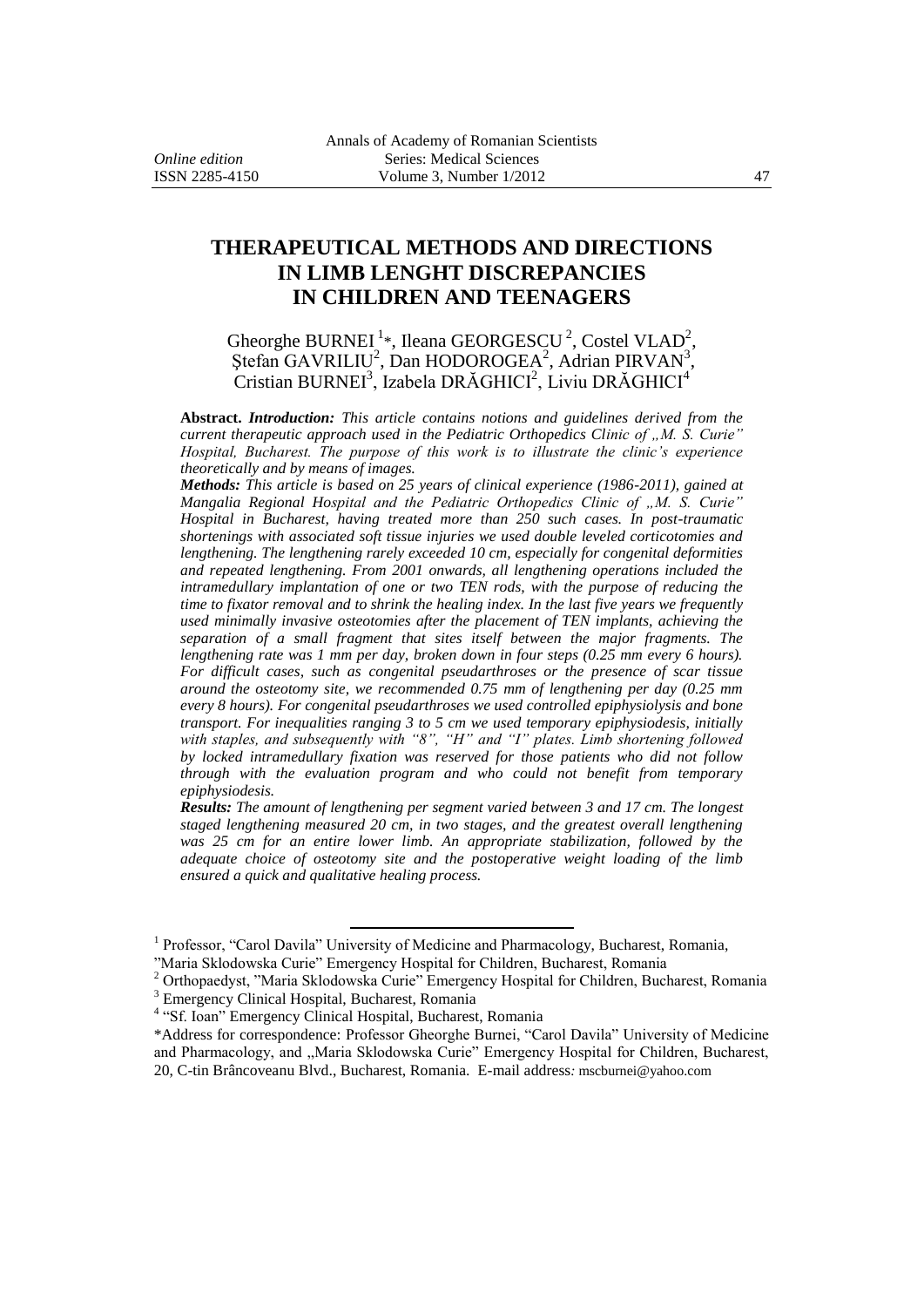*Complications: Less than half of the patients suffered complications, most of them being minor ones. Pseudarthroses have been treated by compaction of the site, followed by distraction, and/or the injection of BMP (Bone Morphogenic Protein). We saw no complications after epiphysiodesis or limb shortening.*

*Conclusions: Limb lengthening procedures up to 5 cm lead to rapid consolidation and minimal complications. Lengthenings exceeding 5 cm require a good psychological preparation and careful monitoring. In lengthenings more than 10 cm, a faster rate of consolidation requires a double corticotomy, the use of intramedullary fixation and the immobilization of adjacent joints. In Lobstein's disease, good results can be obtained by the use of an Ilizarov external fixator. Restoring limb length equality by temporary epiphysiodesis, around the age of 10-12, is the least aggressive method and is very effective. Limb shortening by segmental resection should become obsolete.*

**Keywords:** Limb Length Discrepancies, Prediction, Limb Lengthening, External Fixator, Epiphysiodesis.

**Rezumat.** *Introducere: Lucrarea cuprinde noţiuni şi orientări desprinse din atitudinea curentă aplicată în Clinica de Ortopedie Pediatrică a Spitalului "M.S. Curie" din Bucureşti. Scopul acestei lucrări este de a ilustra teoretic şi imagistic experienţa clinicii. Materiale şi metode: Experienţa clinică pe care se bazează această lucrare a fost acumulată în perioada 1986 – 2011, la Spitalul Teritorial Mangalia şi în cadrul Clinicii de Ortopedie Pediatrică a Spitalului "M.S. Curie", Bucureşti, pe mai mult de 250 de cazuri. S-au aplicat corticotomii şi alungiri bifocale în scurtările posttraumatice, cu*  leziuni severe musculo-tegumentare. De regulă, și mai ales în cazul malformatiilor *congenitale şi a alungirilor repetate, alungirea nu a depăşit 10 cm. Începând cu anul 2001, la toate cazurile am aplicat un splint centromedular (una sau două tije TEN) şi alungirea s-a făcut pe acest splint, permiţînd suprimarea mai rapidă a fixatorului şi micşorând indicele de vindecare. În ultimii 5 ani am practicat frecvent osteotomia pe splint prin incizie minimă, realizând eclatarea unui fragment care să se plaseze marginal în focarul de distractare. Regimul de distractare a fost de 1 mm/zi, fractionat în 4 etape (0,25 mm la 6 ore). Pentru cazurile dificile, cu cicatrici retractile în zona de distractare şi structură osoasă displazică, regimul de distractare a fost de 0,75 mm/zi (0,25 mm la 8 ore). În scurtările din cadrul pseudartrozelor congenitale am practicat alungire prin epifizioliză şi transport osos. Pentru scurtări între 3 şi 5 cm s-au practicat epifiziodeze temporare, iniţial cu scoabe şi eclise, apoi cu plăci "în 8", "în H" sau "în I". Scurtările urmate de osteosinteză cu tijă centromedulară blocată sau placă cu şuruburi au fost practicate doar la pacienţii care nu au respectat programul de evaluare şi care nu au putut beneficia de epifiziodeza tranzitorie.*

*Rezultate: Alungirile au variat între 3 şi 17 cm, realizându-se pe un segment chiar şi 20 cm, în 2 etape, şi pe un membru pelvin până la 25 cm. O stabilizare corectă, urmată de alegerea adecvată a locului corticotomiei sau a osteotomiei, şi punerea în sarcină a membrului la care se practică elongaţia asigură o vindecare mai rapidă şi mai bună.*

*Complicatii: La mai putin de jumătate din pacienti s-au înregistrat complicatii, majoritatea fiind uşoare. Pseudartrozele au fost tratate prin compactarea în focar urmată de distractare, şi/sau prin injectarea de BMP (Bone Morphogenic Protein). Nu am constatat complicaţii după epifiziodezele tranzitorii sau după scurtări.*

*Concluzii: Alungirile până la 5 cm produc consolidări rapide şi nu dau complicaţii. Alungirile de peste 5 cm necesită obligatoriu o bună pregătire psihologică şi trebuie supravegheate atent. În cazul alungirilor de peste 10 cm, pentru o consolidare mai rapidă este necesară corticotomia bifocală, utilizarea tijelor TEN şi fixarea articulaţiilor supraşi subiacentă. În maladia Lobstein, rezultate bune se pot obţine cu fixatorul tip Ilizarov. Egalizarea segmentelor în cadrul scurtăriilor între 2 şi 5 cm, făcută în jurul vârstei de 10-*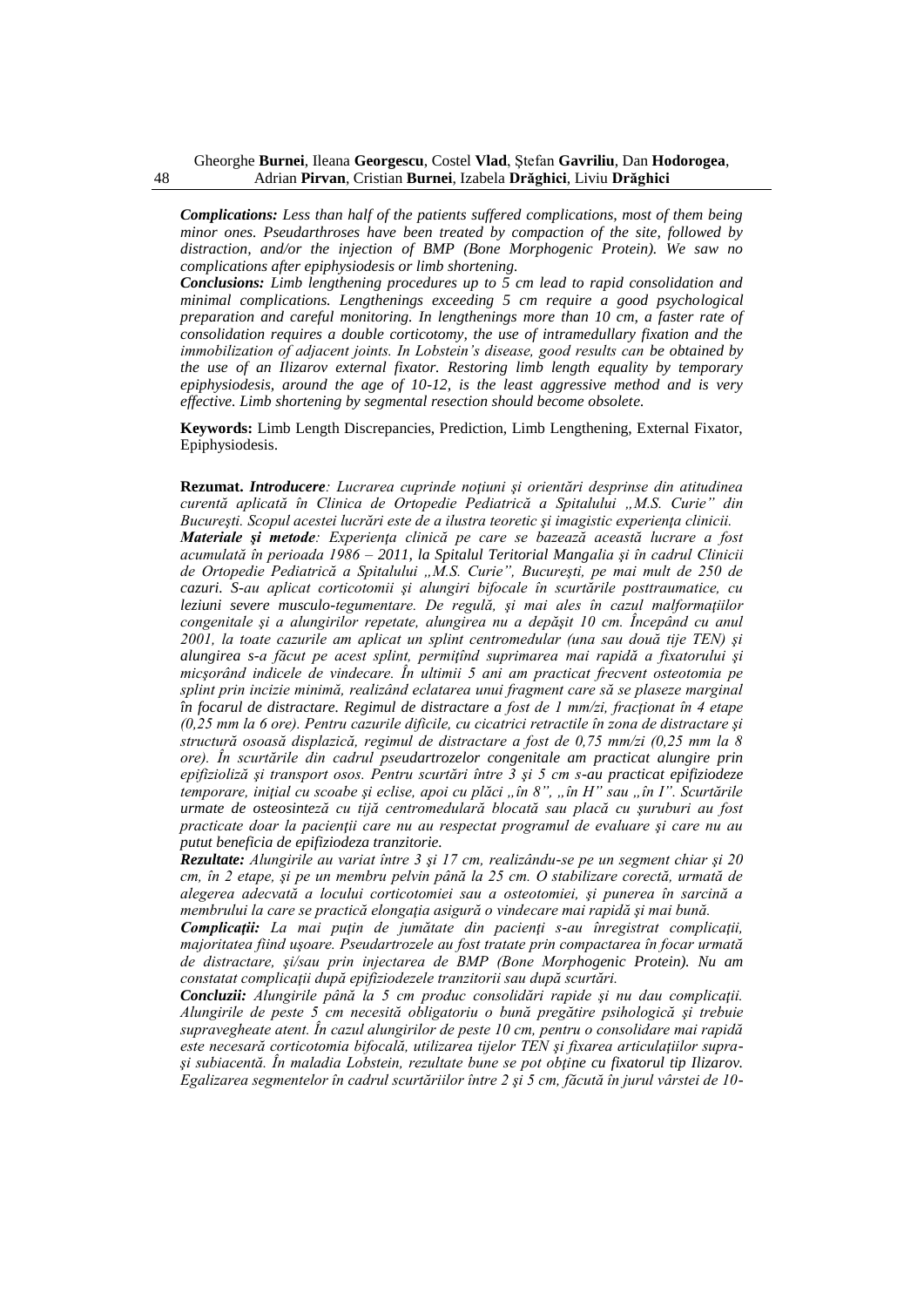*12 ani cu plăci "în 8" este cea mai puţin agresivă metodă şi este foarte eficientă. Rezecţiile osoase pentru egalizarea membrelor trebuie să dispară din arsenalul terapeutic.*

*Experienţa acumulată şi exprimată în acest rezumat îndreptăţeşte autorii să generalizeze noţiunile şi să consemneze un update despre inegalităţile de member.*

**Cuvinte-cheie:** Membre inegale, predicţie, fixator extern , epifiziodeză.

#### **Introduction**

Limb Length Discrepancy (LLD) is defined as a difference of the sum length of the 3 bony segments: thigh, calf and foot for the lower limb and arm, forearm and hand for the upper limb, respectivelly. An inadequate length of at least one of these segments leads to LLD.

In clinical practice, LLD is found in certain well known conditions like developmental displacement of the hip, genu flexum, genu varum, muscle retraction resulting in hip or knee flexion, etc.

It should be noted, to avoid inadmissible confusion, that the difference in length up to 1 cm in case of the lower limb is not pathological, being present in approximately 75% of the population. Medical intervention is indicated only if the difference is greater than 1 cm. Moreover, it is well known that the dominant thoracic member and the same sided pelvic one are better developed, giving rise to the commonly practice of trying on gloves and shoes on the dominant side.

There are cases in which inequality is given by limb length in excess of a segment, the shorter member being actually normal configured and proportionate to the trunk. In these cases comes into question a possible gigantism, one congenital hypertrophy or an accelerated increase in length during the postnatal period. In the latter case, the mechanism is excessive stimulation of cartilage growth, as it may occur in shaft fractures treated surgically or after an infectious process, with morbid development, located in the metaphyseal area.

A severe LLD leads to static and dynamic consequences. These discrepancies cause imbalances of the pelvis in the frontal plane, which is balanced by a compensatory scoliosis. Scoliosis may become permanent, with structural changes, if the discrepancy persists in the accelerated growth period of the child.

If shortenings range between 1 and 3 cm the length discrepancy is compensated either by positioning the shorter member with the foot in equinus position or by slight flexion of the knee of the member which is longer. If during the support phase of the shorter member there is plantar positioning, after a longer period there will appear a dynamic effect of the spine. During the shorter limb support phase, the lumbar spine becomes more convex on the side of the shorter limb and during the support phase on the longer limb it gets a normal position.

In cases where the limb is shorter by 3 to 6 cm, the patient is able to compensate the difference by tilting the pelvis. If the length discrepancy exceeds 6 cm, the patient uses hip and knee flexion of the healthy limb. If no compensation is possible, the patient needs to perform a quick flexion move of the trunk towards the shorter limb during the unilateral support phase of it.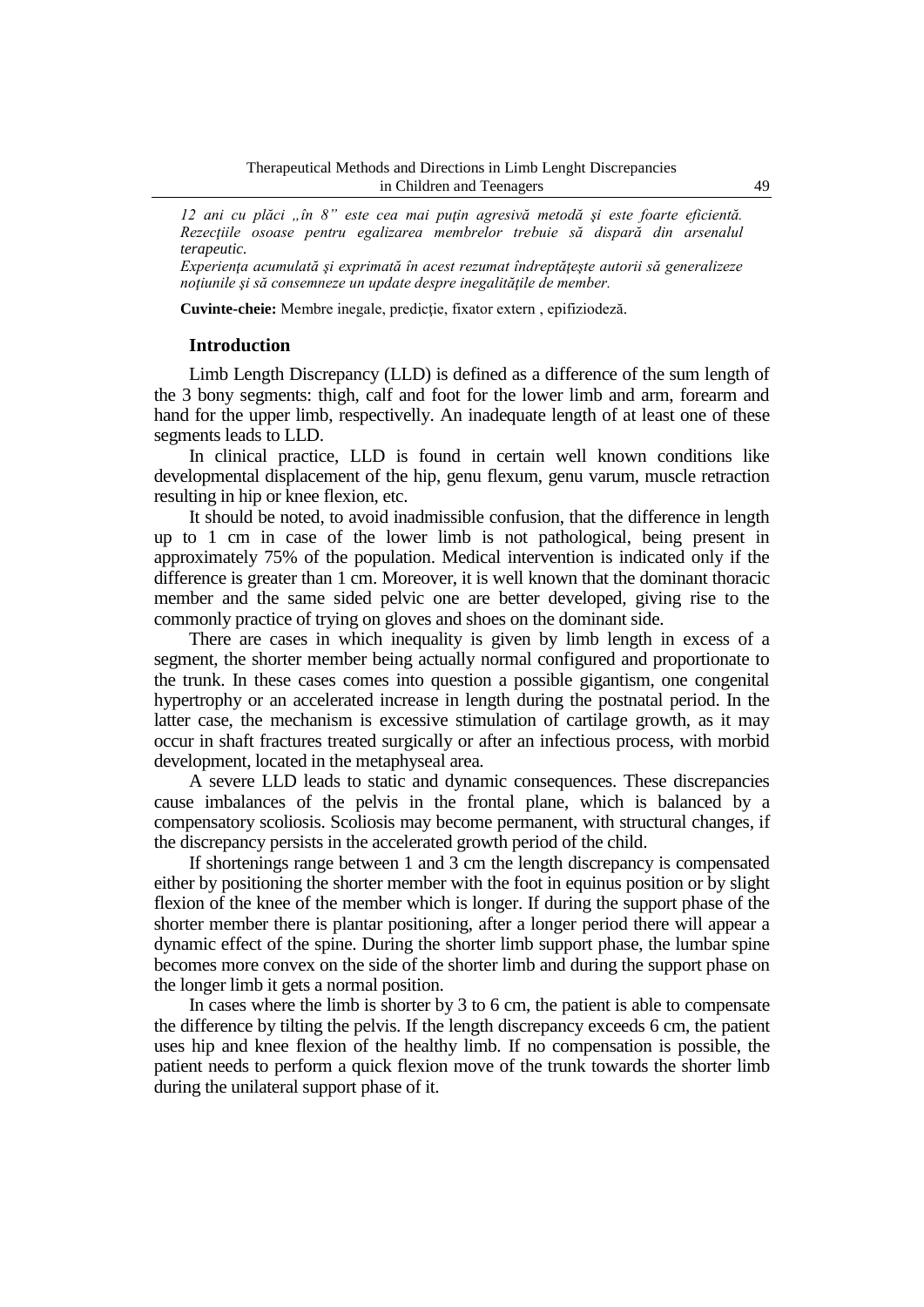#### **History**

Equalization of unequal limbs may be done by lengthening, shortening or epiphysiodesis, the most commonly used method being lengthening with an external fixator. The appearance of external fixators was a revival which gave modern orthopedics the possibility of performing therapeutic acts in malformations and acquired diseases, unsolvable by classical procedures or with a very small percentage of healing.

If until the  $18<sup>th</sup>$  century limb length discrepancies were regarded as strange diseases, being virtually ignored in a therapeutic standpoint, starting with the  $18<sup>th</sup>$ century, the minor differences in limb length began to be treated by segmental bone resection. The lack of a proper bone fixation made these resections to be soon abandoned. In the early 19th century, the method was resumed after the appearance of firm fixation means.

Inequalities of 3-4 cm were treated only by prosthesis.

Equalization of limb length has been made possible by the early  $20<sup>th</sup>$  century. Extemporaneous lengthenings of 2-3 cm were performed in the first three decades, leading later to extemporaneous lengthenings of maximum 5 cm.

Limb lengthening, slow and progressive, has been possible after the developing and improving of the external fixators. The first external fixators were used in trauma, for open fractures: the fixing not being a stabile one. Their later improvement allowed the transition to lengthening, leading to unimaginable ones of up to 25-30 cm in a single limb.

The study of external fixators noted along history remarkable researchers and surgeons: Lambotte, Ilizarov, Peretti, de Bastiani, Canadell, etc [1], [2]. In Romania, a special contribution in this field has been made by two brilliant surgeons: Ernest Juvara and Corneliu Zaharia [3], [4]. Professor Juvara designed an external fixator, improving Lambotte's instrumentation and using another principle: "My retainer is much simpler, smaller, stronger and easier to apply and take off than Lambotte's fixator", Juvara being quoted this way in the book "Ernest Juvara - Man and Work" by Ion Făgărăşanu. In the '70s, Professor Zaharia has developed and introduced into medical practice two devices, certified by patents in 1973, which allowed, through his prodigious activity, in Romania to be successfully practiced the lengthening the limbs. One device was applied for extemporaneous lengthening and one for progressive lengthening.

Monoplane type external fixators were first used to treat these conditions [5], and full success came at the time circular external fixator Ilizarov type appeared [6], [7], and, later, Taylor, who by joints, allows simultaneous lengthening and correction of associated malformations. Mounting is simple for the Taylor Spatial Frame, consisting of two rings connected by columns, each column with joints at the base of its insertion. The columns placed in well established points, controlled by a computer program, each point on the bone segment moving on an established trajectory, allow simultaneous lengthening, associated deformities correction and stability [8].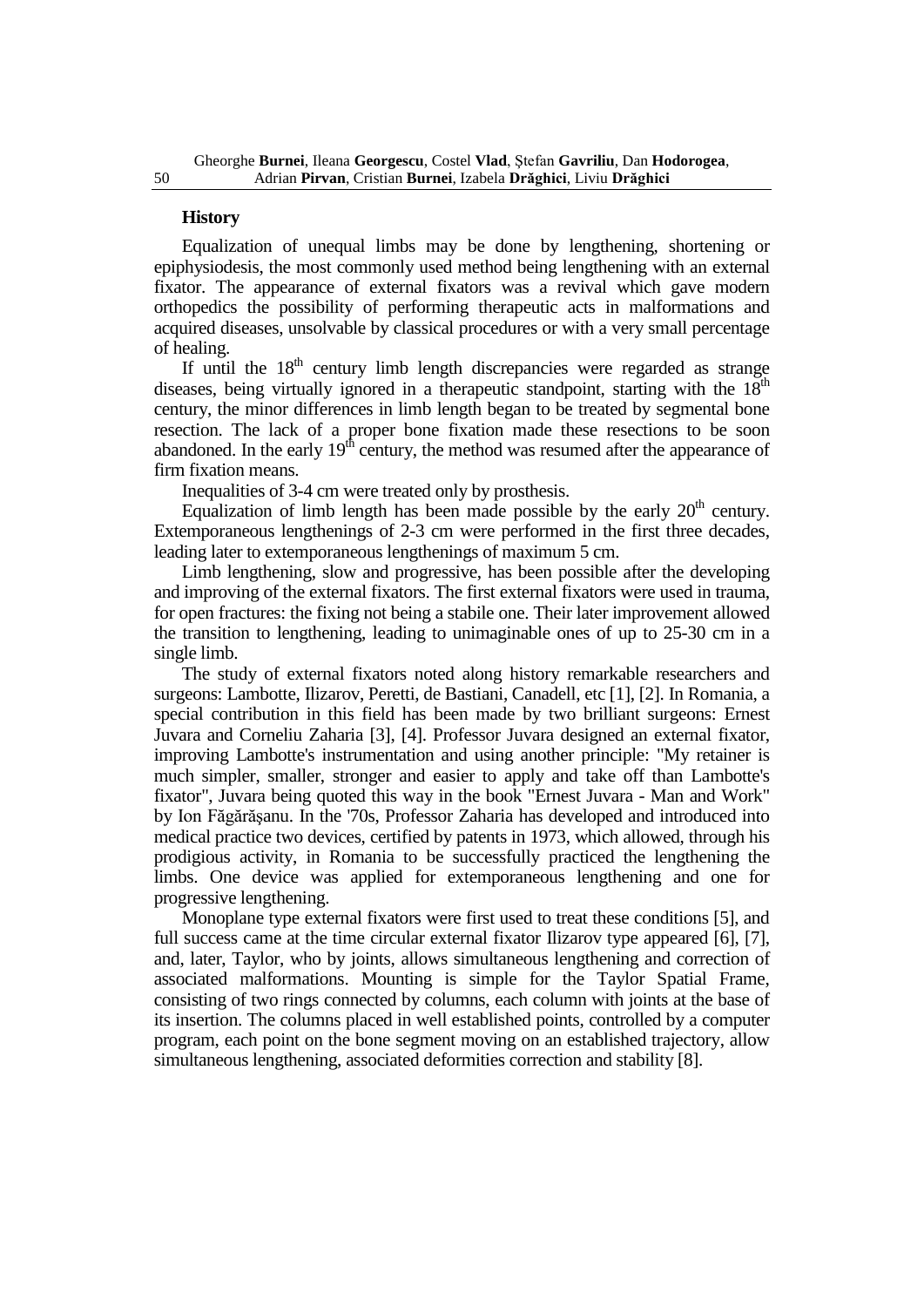Thanks to these new devices, limb length discrepancies and associated deformities, limb hemimelia, congenital or acquired pseudarthroses, even the suppurated ones, may be effectively treated, the healing rate being significantly higher compared to the traditional procedures or to the use of external monoplane fixator.

Currently, all intractable diseases, accompanied by limb length discrepancies, have as the primary therapeutic solution the circular external fixator [9], [10]. According to experts, its role will be taken in the future by methods of auxological osteo-chondro-reconstruction.

In Romania, the first lengthening with a monoplane external fixator (bilateral) to correct LLDs were made to adults by I. Olaru and collaborators in 1971, obtaining calf lengthening up to 5-6 cm. The first lengthening on a circular external fixator, in our country, was made in an adult hospital, University Hospital Bucharest, by Prof. Denischi and Prof. Niculescu. In a children's hospital I have performed the first limb lengthening procedure for lengthening on a circular external fixator Ilizarov type, in Mangalia Territorial Hospital, in 1986, as a specialist in pediatric surgery and orthopedics.

In 1993, following a research work conducted in the Pediatric Surgery and Orthopedics Clinics of the "M. S. Curie" Hospital, Bucharest, clinics bearing today the name of the late Prof. Dr. Alexandru Pesamosca, I and collaborators, together with Eng. Al. Moldovanu and Eng. Gh. Stefan, from the Mechatronics Institute of Bucharest, designed and performed multiple interventions with an external fixator, which was innovative by the application of embedded columns with joints, allowing deviations up to 30°.

I supported the doctoral thesis titled "The Use of External Fixators in Pediatric Orthopedics" in 2000, and I published by "Carol Davila" University Publishing the treaty entitled "Osteosynthesis and Limb Lengthening with External Fixators in Pediatric Orthopedics", in 2002 [11].

In the past 10 years there have been made many progresses in the limb lengthening field, applied in many centers all over the world and in Romania: upgraded centering methods initiated by Wasserstein, lengthening on two TEN rods, the use of computer navigation during partial resection of premature closed growth plate, the introduction of medical archiving image, coupled with the preoperative and developmental planning, the Albizzia, FITBONE and ISKD (intramedullary Skeletal Kinetic Distractor) intramedullary rods and hybrid techniques, which combine internal and external fixation, reducing external fixation time [12].

# **Diagnosis**

Diagnosis of LLD is determined by clinical, radiological and scanographic measurements. Radiological or scanographic measurements are required in order to establish a diagnosis of discrepancies up to 2 cm in infants and children up to three years, the clinical measurements, especially at this age and generally in children being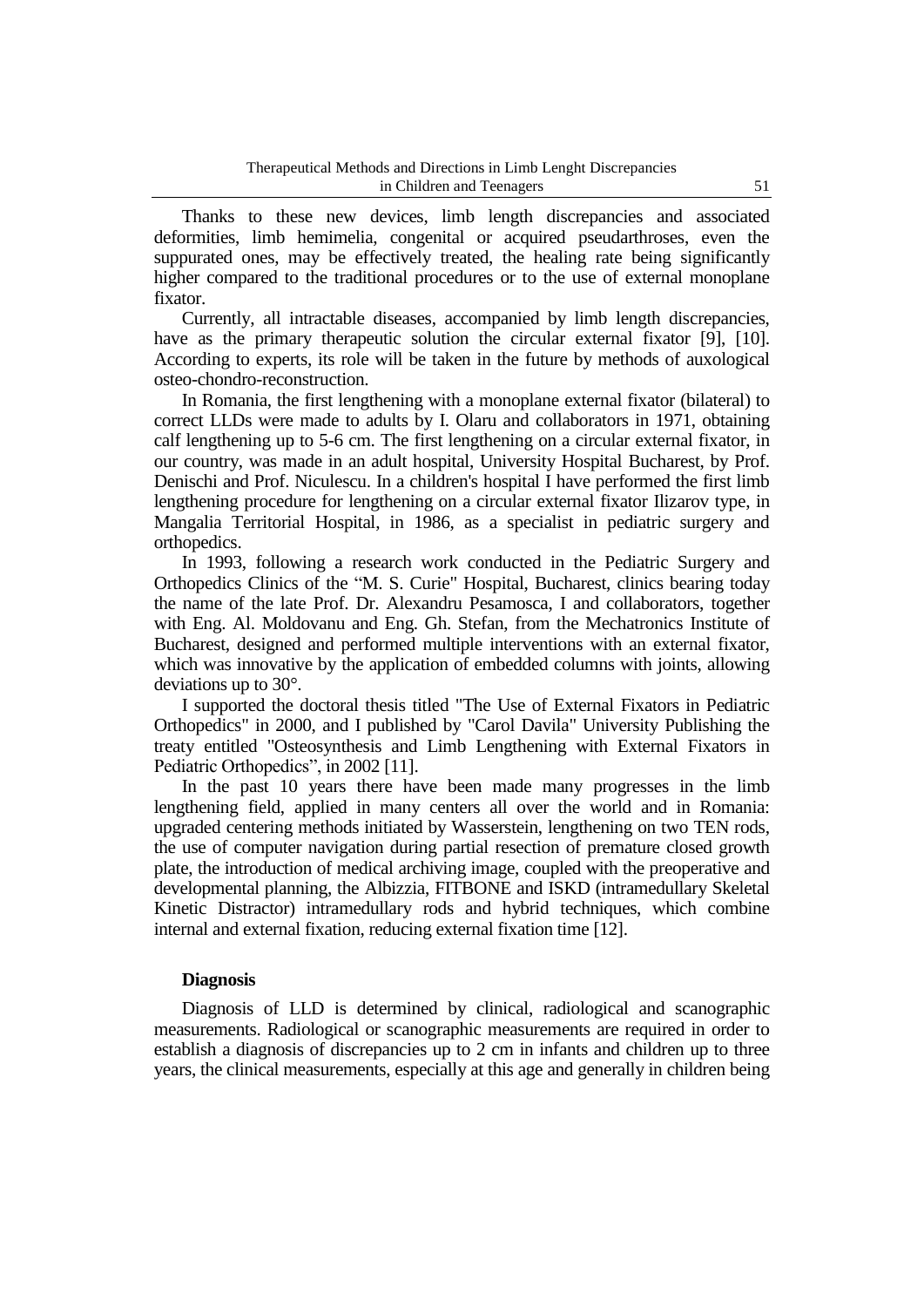not very accurate. For a measurement to be accurate, these are performed under general anesthesia, if the diagnosis at this age is required: length discrepancies secondary to diseases occurring in this age, forensic cases, or upon the request of parents. In assessing radiological measurements we have corrected the augmentation index of the device. Electronic measurements require scanographic setting benchmarks to avoid incorrect determination of the acquired dimensions. The most accurate method of assessing LLD remains the CT scanographic electronic evaluation, because it respects the scale 1/1 of the image playback. For large differences in length, the diagnosis is established easily, remaining to be determined by electronic measurements the accurate values.

#### **Prenatal diagnosis**

*Limb length differences* can be detected as early as the prenatal period through a routine ultrasound scan, starting with the second trimester of pregnancy *(Figure no***.** *1)*.



#### **Figure no. 1:**

*24 weeks pregnancy: hypoplastic left tibia and fibula (of 4 weeks behind biometrics in normogram [25 mm] compared to healthy calf [35 mm]). When performing the pediatric orthopedic surgeongynecologist interdisciplinary consultation, parents have opted to maintain pregnancy if the disease is curable and there are no risks to induce physical or psychological damage. 4 days postpartum the patient was diagnosed with* 

*congenital curvature type Crawford I. Evaluation of the tibia at 30 and 45 days showed an increased curvature, gracility in the maximum of curvature area and fracture risk. To avoid a congenital pseudarthrosis at walking age, surgical intervention has been practiced by allografting from bone bank. The curvature area disappeared and the bone regained normal shape and structure. The child began to walk at the age of 11 months.*

LLD, defined by size under the first percentile according to gestational age is associated with several chondrodistrophic syndromes. Among these are: camptomelic dysplasia, chondroplasia punctata, severe hypophosphatemia, osteogenesis imperfecta, thanatophoric dysplasia, achondroplasia of all types.

Up to 2005 there were no predictions of LLD performed on antenatal findings. Subsequently, studies were conducted and published works popularized the multiplier method described by Dror Paley, which can make predictions for cases diagnosed since the  $12<sup>th</sup>$  week of pregnancy.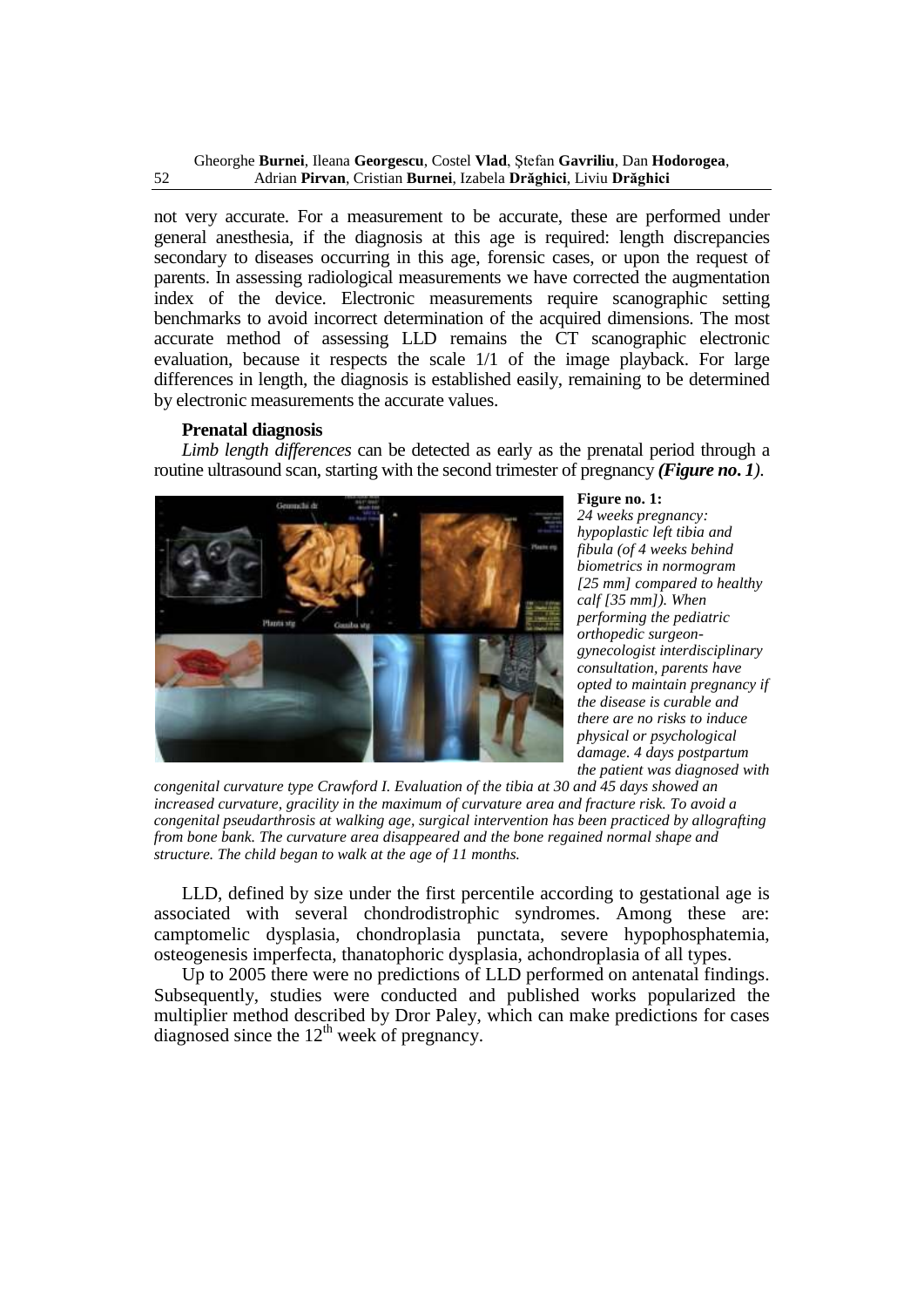## **Etiopathogenic Diagnosis**

Changes in limb length may be due to congenital or acquired causes.

**Congenital disorders** are the result of genetic diseases, inherited or appeared by "de novo" mutations, under the action of teratogenic factors. Usually, in case of malformations due to genetic causes, the defect is located only to a certain segment [13], [14]. The most common and important congenital diseases presenting with LLD are:

- 1) *Femoral hypoplasia*. Cases presenting only with femural hypoplasia are very rare. The femur is reduced in size compared to the opposite one, but is normally configured and properly proportioned. A constant feature is the presence of a femoral head hypoplasia, which is smaller than the acetabulum, tending to be subluxated. The acetabulum is normal configured, but smaller than the healthy side. Affected limb segments, including the pelvis, are smaller, sometimes excluding the calf bones.
- 2) *Agenesis and hypoplasia of the fibula*. Congenital absence of the fibula is more common than the tibia, in a ratio of 4:1, and is more common in girls. Fibular agenesis, partial or total, and its hypoplasia are always accompanied by hypoplasia of the tibia. In total fibular agenesis, it is replaced by a relatively well-defined fibrous cord, which may present the insertion of some muscle groups. Deformity occurs alone only rarely, usually being accompanied by agenesis of the tarsal and metatarsal bones of the fibular foot ray, being outlined as a mesoacromelic hemimelia. The hypoplastic tibia is curved ventrally or laterally, further reducing the length of the calf.
- 3) *Agenesis and hypoplasia of the tibia.* Total absence as a congenital deformity of the tibia is a rare issue, affecting boys more frequently and is often associated with other deformities. Anatomical studies and clinical experience have enabled us to observe changes in muscle, more frequent absence of the calf muscles, and, rarely, aberrant insertions on the femur or on the fibrous cord that can replace all or part of the tibia. The fibula is usually initially increased in size to compensate for the missing tibia. During development, dynamic abstention and partial weight loading make the fibula become more unfit for the substitution of the tibia, unless the patient has exceeded 6 years. In case of partial agenesis of the tibia, usually missing are the 2/3 or 1/3 distal parts. The remaining segment presents in most cases a marked hypoplasia and ends with some sharp, prominent spur that can be palpated.
- 4) *Congenital pseuarthrosis of the tibia* occurs most often unilateral, mostly in boys. It is often associated with other congenital and/or genetic disorders, the most important being von Recklinghausen's neurofibromatosis. This malformation is present at birth, and in some cases it becomes apparent in the 2nd or 3rd year of life. The lesion is localized in most cases in the middle or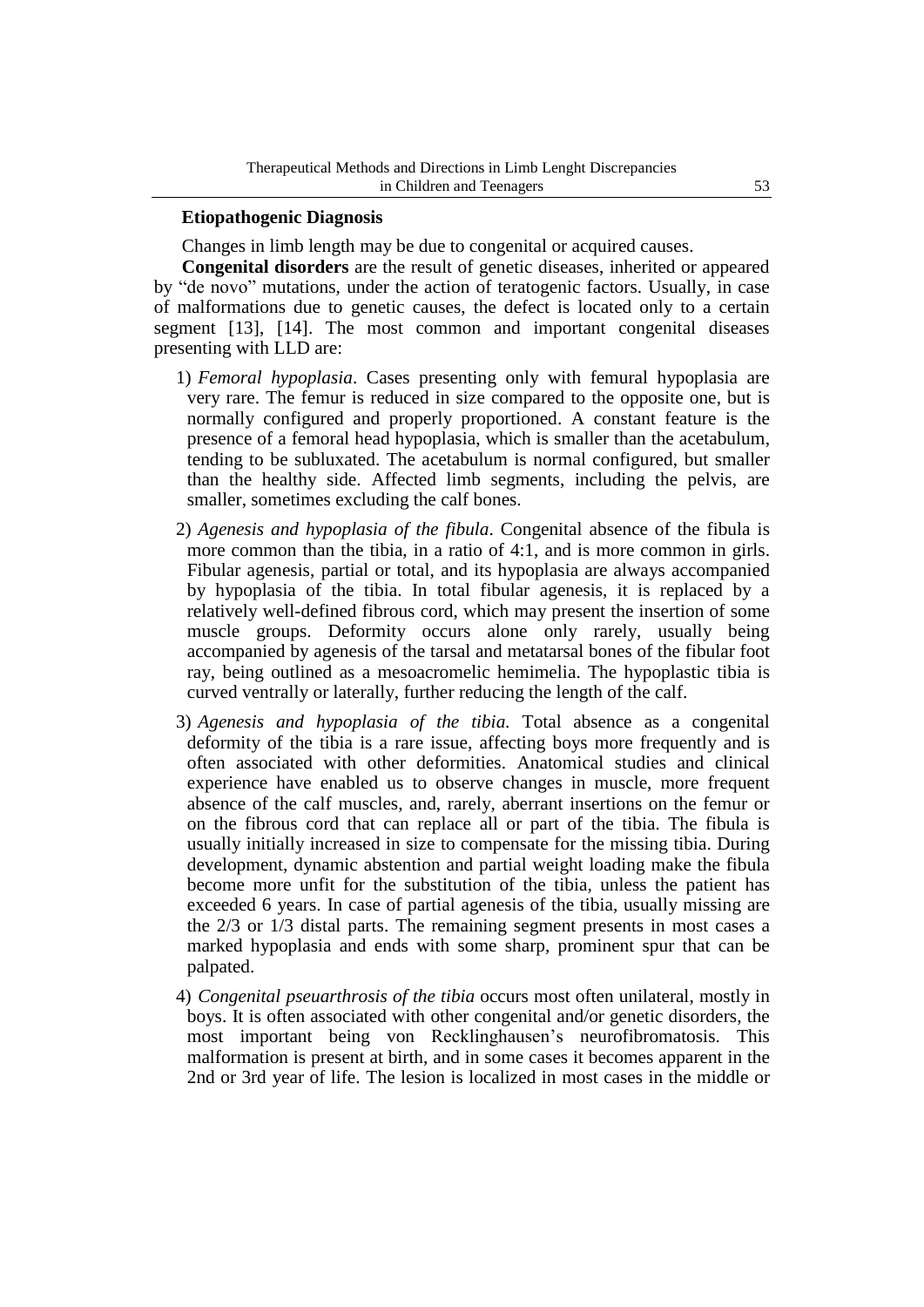distal third of the tibia. The most obvious clinical sign is axial deviation of the calf, which appears as a ventro-medial concave curvature. The site of nonunion is determined by endosteal and periosteal bone formation changes, induced by a vascular disorder, and may be formed during embryonic or later period, under the influence of postnatal mechanical factors [15].

5) *Proximal Femoral Focal Deficiency*. This anomaly may affect one or both lower limbs. It may be evident at birth or may become visible in evolution. The deformity can involve all anatomical structures: skeleton, muscles, vessels and nerves, as in some forms being very severe. In all cases muscle contraction and tendons retraction of the thigh appears. In the missing segment of the femur there is a cord of connective tissue, muscular fascia being inserted on it. Shortening is considerable and the thigh shows a large increase in volum*e (Figure no. 2).*



**Figure no. 2:** *Focal dysplasia of the proximal femur. The patient underwent femoral-iliac sinostosis to stabilize the hip and lengthening of the femur on a monoplane external fixator.*

6) *Transverse hemimelia of the calf (calf peromelia).* It is a congenital amputation of the calf and may be associated with that of the forearm *(Figure no. 3)*. This deformity occurs most frequently only in one member, usually the distal third of the calf. In literature we may find described bilateral and symmetrical transverse hemimelia. Our data highlight the statistical association of this malformation with amniotic constriction bands of the fingers of hands and feet.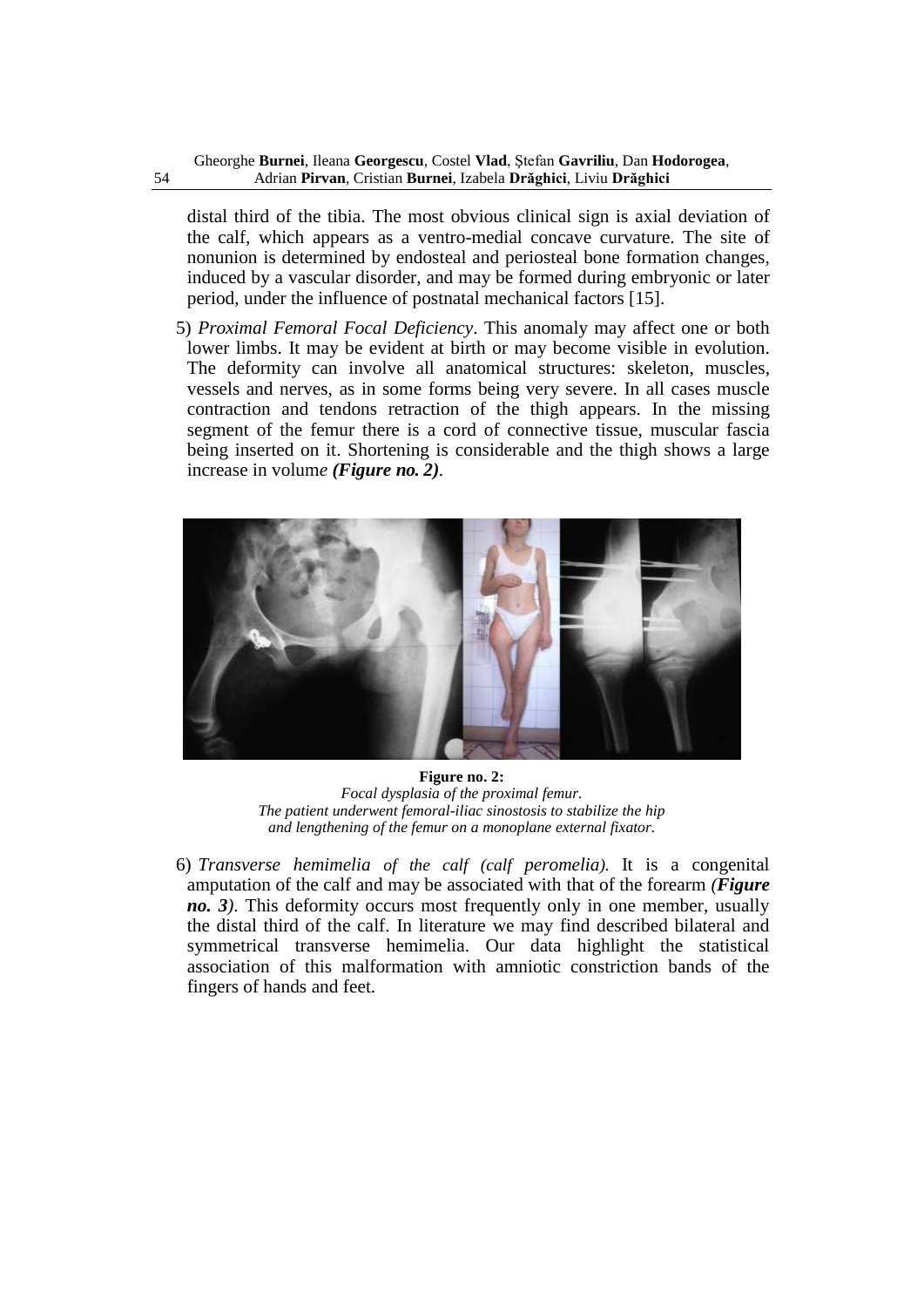**Figure no. 3:** *Transverse hemimelia of the forearm. A severe malformation of the humeralradial-ulnar joint, The radius and ulna present a proximal synostosis to the distal extremity of the humerus.*



- *7) Metaphyseal-epiphyseal dischondroplasia.* These are genetically induced diseases accompanied by biochemical changes that affect the local structures, shortening and axial deviations are due to lower mechanical strength. Manifestations may be present at birth or may appear later in childhood or adolescence. In these conditions, shortening are asymmetric, especially in the thighs, axial deviations occur frequently and are sometimes accompanied by dislocation of the hip. These dislocations are similar to pathological dislocation occurred after osteoarthritis in infant and toddler. Growth defects may lead to stature-weight hypertrophy or dwarfism. These events are characteristic to hemimelic epiphyseal dysplasia and Ollier's disease.
- *8) Phocomelia* is characterized by the absence or shortening of proximal limb segment, the distal presenting with variable dimensions. In clinical practice we encounter the following forms: phocomelia with femoral agenesis, phocomelia with agenesis of the tibia and the fibula, phocomelia with agenesis of the femur, tibia and fibula, the foot being directly articulated to the hip.

# **Traumatic disorders**

Pelvic limb fractures in children, particularly those involving the growth cartilage may cause LLD, sometimes accompanied by axial deviations. Metaphyseal-epiphyseal fractures type Salter-Harris III, IV *(Figure no. 4)* and V *(Figure no. 5)* lead more often to LLD.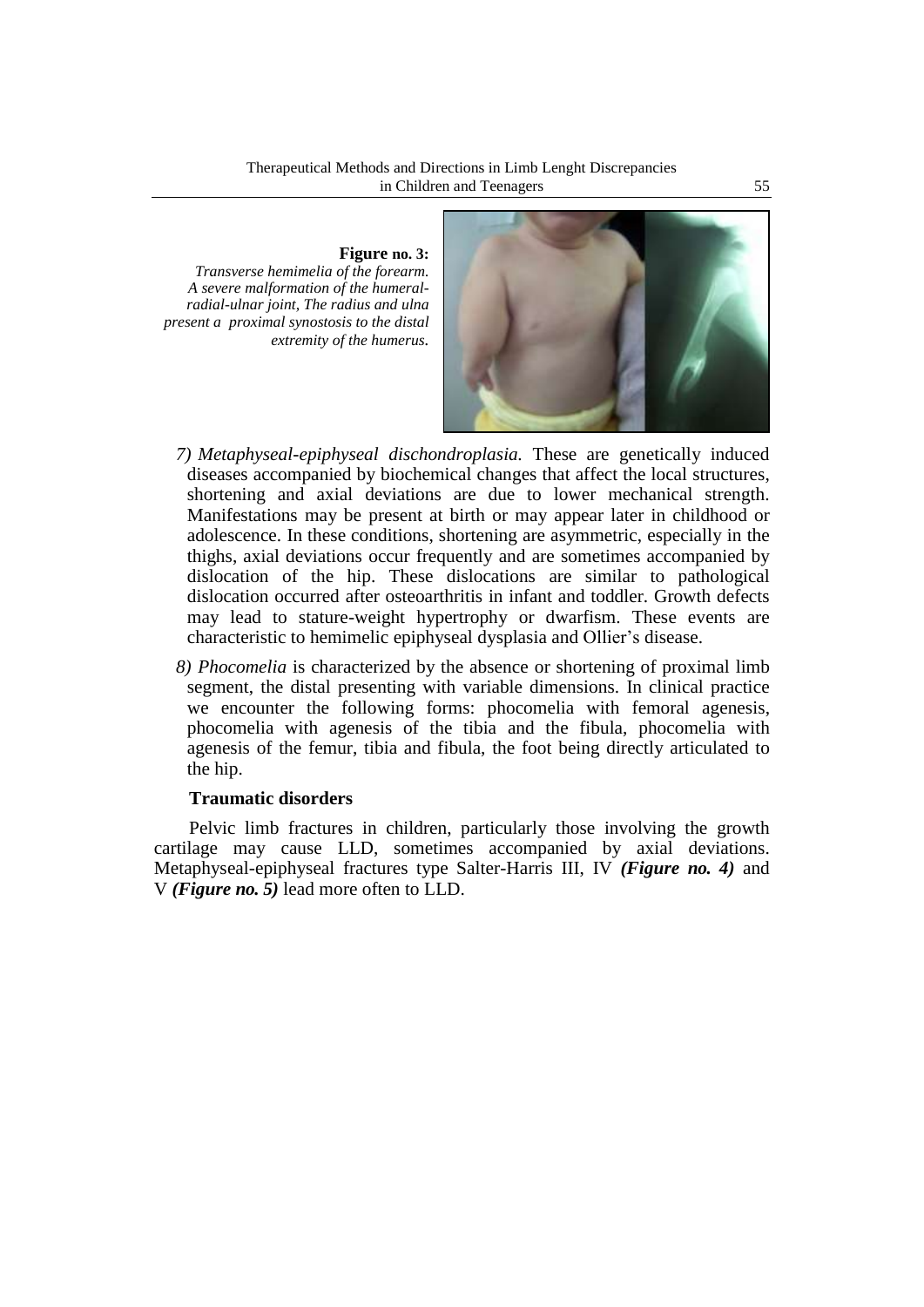

#### **Figure no. 4:**

*A serious complication of a Salter-Harris IV fracture, left femur distal end, resulting in a thigh shortening of 5 cm, in a valgus deviation of the femur associated with distortion and a 1 cm shortening of the tibia. Equalization of the limbs was achieved by lengthening the thigh and calf on a complex assembly of external fixation, allowing simultaneous correction of associated malformations. There has been performed functional and anatomical axis correction of the limb.*



#### **Figure no. 5:**

*A Salter-Harris V fracture of distal tibia with considerable destruction of the growth plate treated by immobilisation in plaster device. After 4 years of development, radiographic and MRI,* 

*CT and 3D-CT show the disappearance of growth plate in the distal extremity of the tibia and ankle and foot deformity in varus equinus and the appearance of calf and hind foot LLD. Fibula, with normal growth in relation to the shortened tibia, got bowed due to foot deviation in varus, pulled by the ligaments that keep the external stability of the ankle. Transient hemiepiphysiodesis of the distal fibula corrected slowly the bowing and ankle position. Lengthening will ensure final lower limbs equalization.*

That is why these types of fractures require anatomic reduction, which may be performed in open surgery, too [16]. Our clinical experience, acquired during the past 20 years, emphasized the need for open reduction of metaphysealepiphyseal fractures after Ogden's classification: I C; II B, D; III A, B, C; IV A, B; V; VI; VII *(Figure no. 6)*.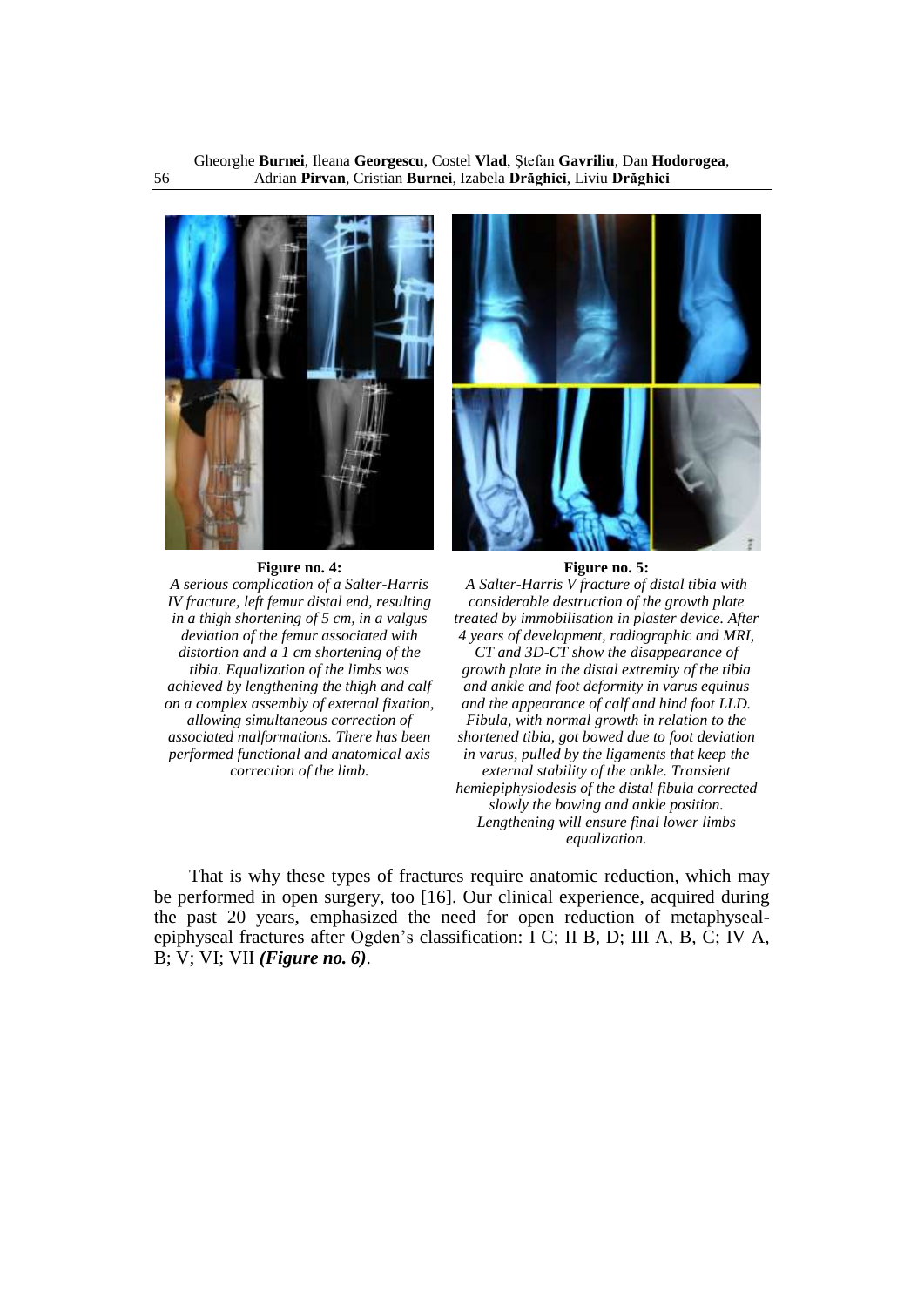

Therapeutical Methods and Directions in Limb Lenght Discrepancies

**Figure no. 6:** *Ogden classification of fractures involving the growth plate.*

# **Bone infections**

Infectious processes that may lead to LLD occur most frequently in the ranges 6-8 years and 10-12 years. The most common infection of bone that may induce limb shortening is osteomyelitis, rarely osteitis being involved. In osteomyelitis, the gateway is represented by a primitive source, such as a trivial infectious process (rhinitis, sinusitis, otitis, etc.) or a neglected and infected old wound. Bacteriaemia occurs after 2-3 weeks with the outbreak of germs from the primitive focus, which causes septic embolization to the metaphyseal vessels, where it forms a primitive abscess, initially diffuse, infiltrative, then located. Abscess extends first in the medullary canal and then broadcasts in the periosteum, forming a subperiosteal abscess. It is important to emphasize the role of the growth plate as a barrier in the path of infection extension.

Osteomyelitis located in the proximal humerus and femur transform into osteoarthritis after 3 days of evolution, since the appearance of the metaphyseal abscess. In these cases the growth plate is located intra-articular. In other joints, growth plate is partly loose, and septic arthritis occurs only by piercing it, which occurs after 12 days of evolution of the metaphyseal abscess.

Entire growth plate damage produces shortening and axial deviation results in partial damage (most common in the knee); it may lead to premature epiphyseal fusion.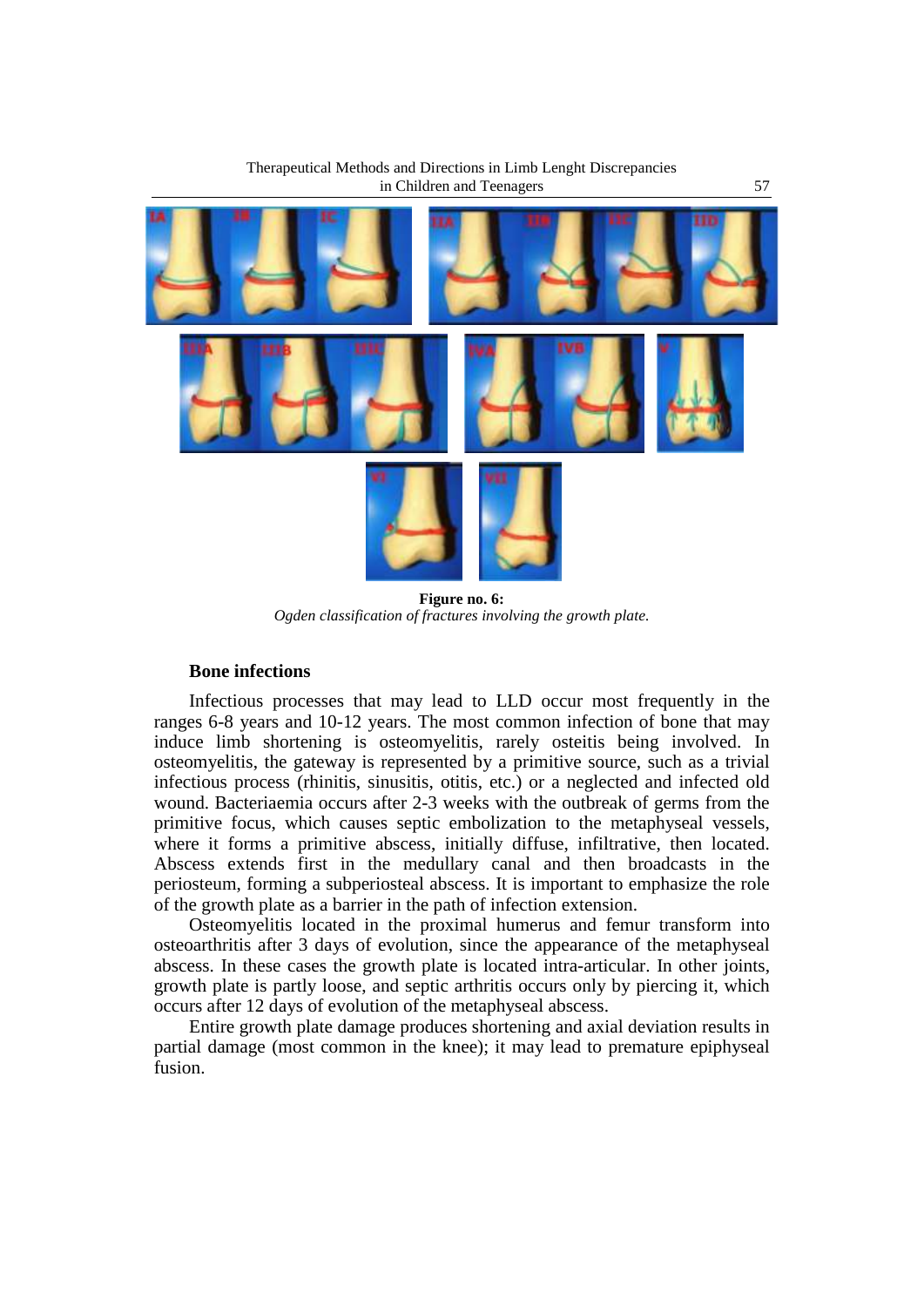Infections that do not affect growth cartilage can stimulate growth as a result of hyperemia during the inflammatory process. In case of minor damage to the growth plate, LLD may become evident much later, during adolescence *(Figure no. 7)*.



**Figure no. 7:**

*Serious complication after acute osteomyelitis of the femur and tibia in a child who was in coma for two weeks. After the treatment of suppurated nonunion, thigh and calf limb lengthening has been made to correct a 22-cm shortening.*

#### **Dismetabolic anomalies**

Rickets is now much more rarely, in cases where pregnant women and child less than 1 year old neglect treatment with vitamin D. In case of light and medium forms of rickets, associated to deficient and absent rickets prevention, there is only genu varum present. The deformity, diagnosed in infancy, disappears after 1- 2 years of reasonable exposure to the sun. Severe deformities occur in forms of vitamin-resistant rickets, caused by inherited abnormalities of calcium-phosphorus metabolism. The vitamin-resistant rickets is accompanied by skeletal deformations of the chest, spine, pelvis and, mainly, thoracic and pelvic limb. Femurs are curved, metaphyses are increased in volume, genu varum is evident and coxa vara occurs less frequent. Intensive sun baths, made up to the age of 7 years, may lead to healing, but persistent rickets after this age require surgery. LLD appears less frequently and are always associated with the bowing that emphasizes the shortened segment.

**Bone tumors,** malignant and benigne, next to the growth plate may influence limb growth.

*Benign bone tumors* influence growth through changes in hypo- or hipervascularity. An example is the aneurysmal bone cyst or solitary bone cyst: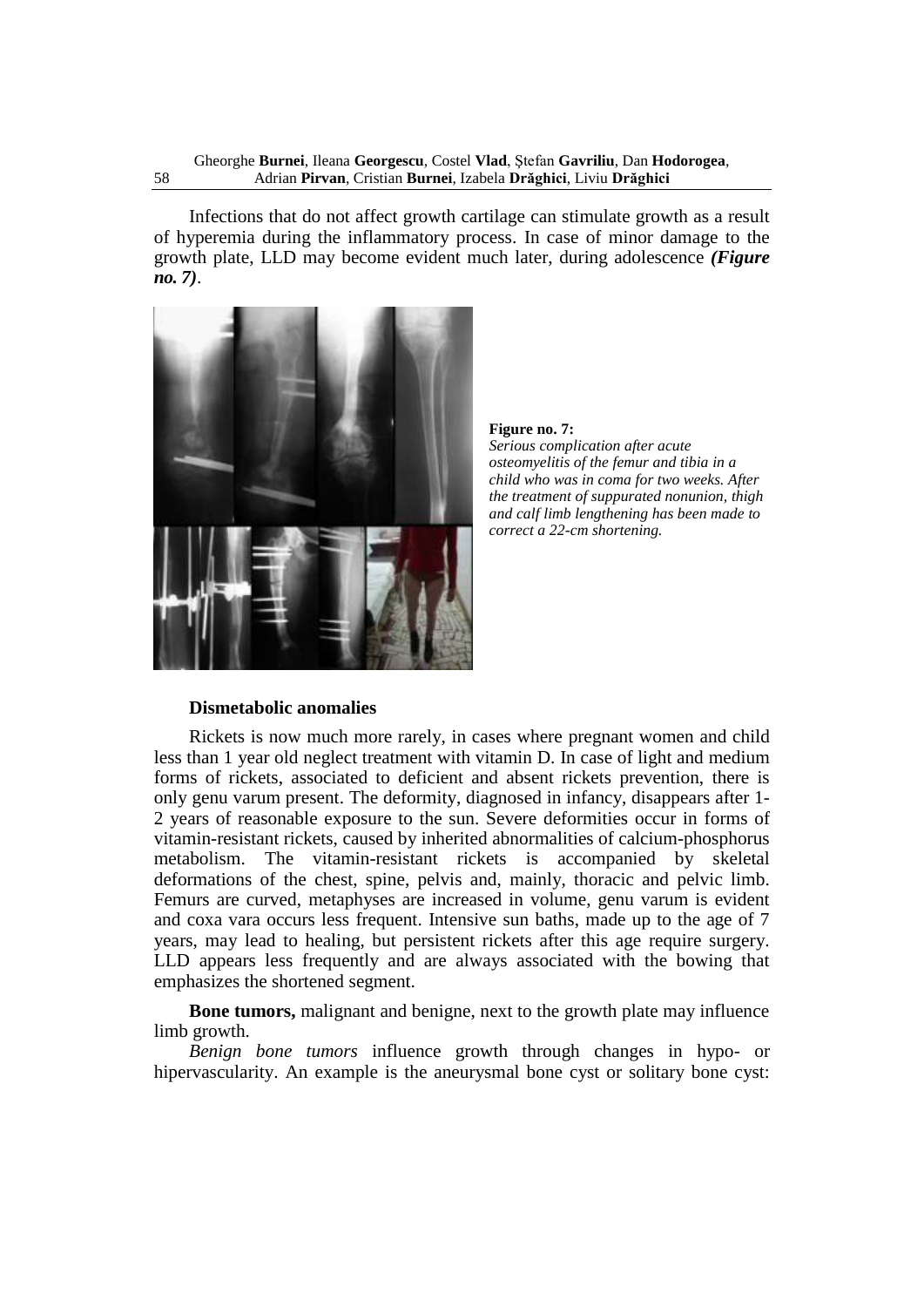their structure and metaphyseal location determine segmental shortening, perhaps by hipovascularity. Sometimes we find, after the removal of bone cysts, increased growth and the emergence of inequality in the opposite direction. In our medical practice we encountered 3 cases of localized giant osteoid osteoma located metaphyseal-diaphyseal, which induced hypertrophy of the segment, the LLD reaching 6 cm *(Figure no. 8)*.



#### **Figure no. 8:**

*Giant osteoid osteoma of the femoral shaft: (a) Clinical massive volume of the right thigh. (b) Xrays of the femur shows a fusiform mass of bone sclerosis. (c) The location of the nidus by MRI in the proximal femur. (d) MRI of the right femur: pandiaphyseal massive sclerosis. (e) Intraoperative macroscopic appearance of the tumoral formation. (f) Longitudinal segmental "en bloc" resection of the tumoral formation. (g) Postoperative X-ray of the femur shows central longitudinal segmental resection with restoration of bone medullar channel.*

*Malignant bone tumors* treatment should be radical, if the tumor exceeded the growth plate. Oncological en-bloc resection, made after preoperative chemotherapy, aims the removal of epiphysis, followed by osteoarthroplastic endoprosthesis reconstruction [17] *(Figure no. 9)*. Expandable endo-prostheses allow lengthening by repeated extensions. If inextensibile prostheses are used, the best and most effective method for correcting LLD is temporary epiphysiodesis with "8", "H" or "I" plates.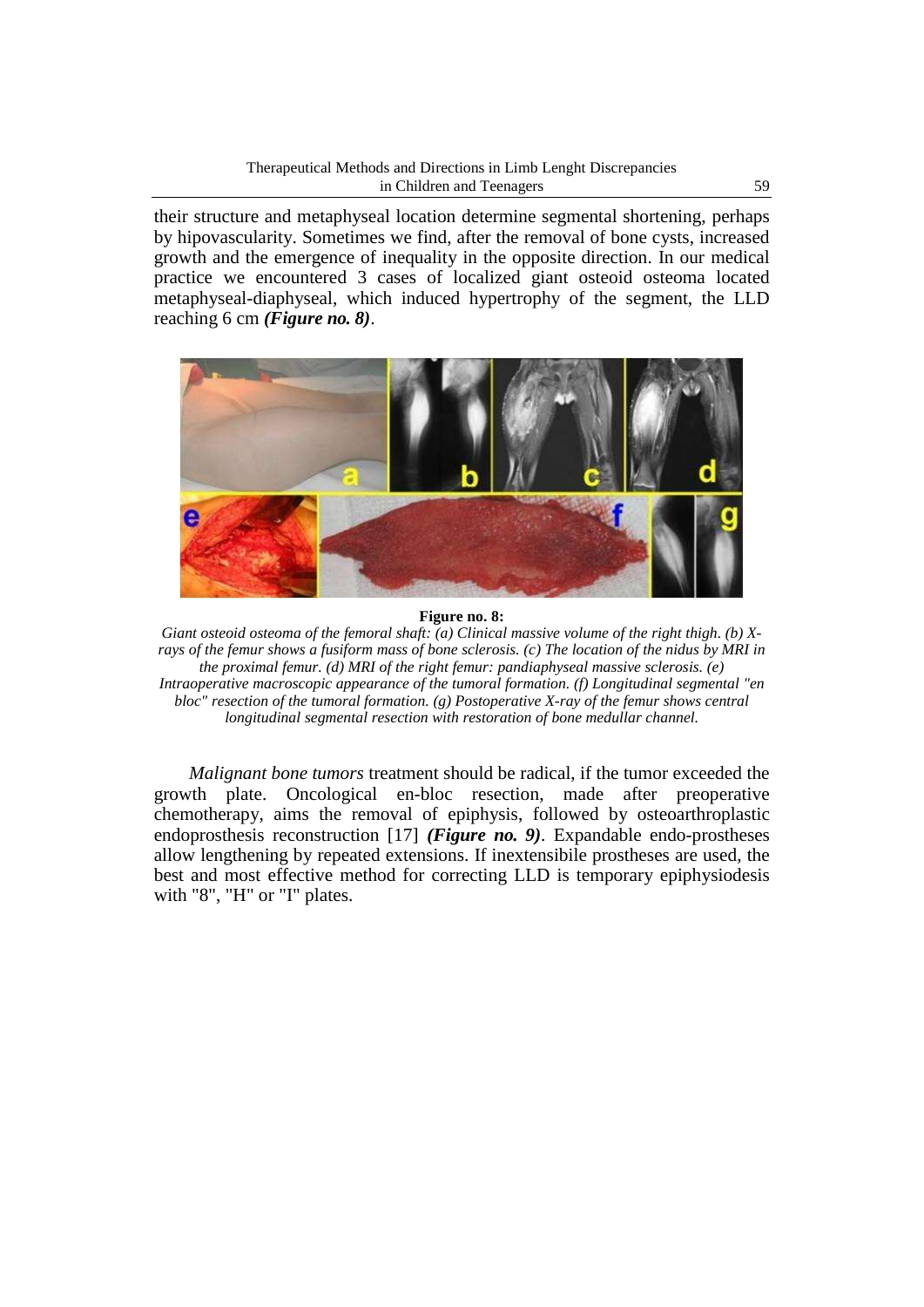**Figure no. 9:**

*Shortening of the femur after osteosarcoma in the 1/3 distal part, treated by "en block" resection and osteoarthroplastic reconstruction by a modular endoprosthesis in a 9 years patient. A periprosthetic fracture occurred after 1 year which has been reduced and stabilized by a Dall Miles plate. The 2.5 cm LLD will be treated by transient epiphysiodesis with a "8" plate.*



#### **Neurologic lesions**

Various neurological damages may delay the increase in length of limbs and cause structural changes.

In children with poliomyelitis, growth disorders occur in 99% of the cases. Firstly the growth in length of the lower limb is affected, and next structural changes and the altering in volume of muscle occur. LLD, especially in the lower limbs, is increasing throughout childhood.

In the lower limb paralysis, the most affected segment is the distal femoral metaphysis. Shortening is due to a bone ischemic process, given the poor vascular motility related to injuries of the neurons in the spinal lateral horn *(Figure no. 10)*. The degree of shortening is proportional to the degree of ischemia.



**Figure no. 10:** *Sequel after poliomyelitis: lower limb shortening by affecting the thigh, calf and foot, axial deviation and genu valgum recurvatum.*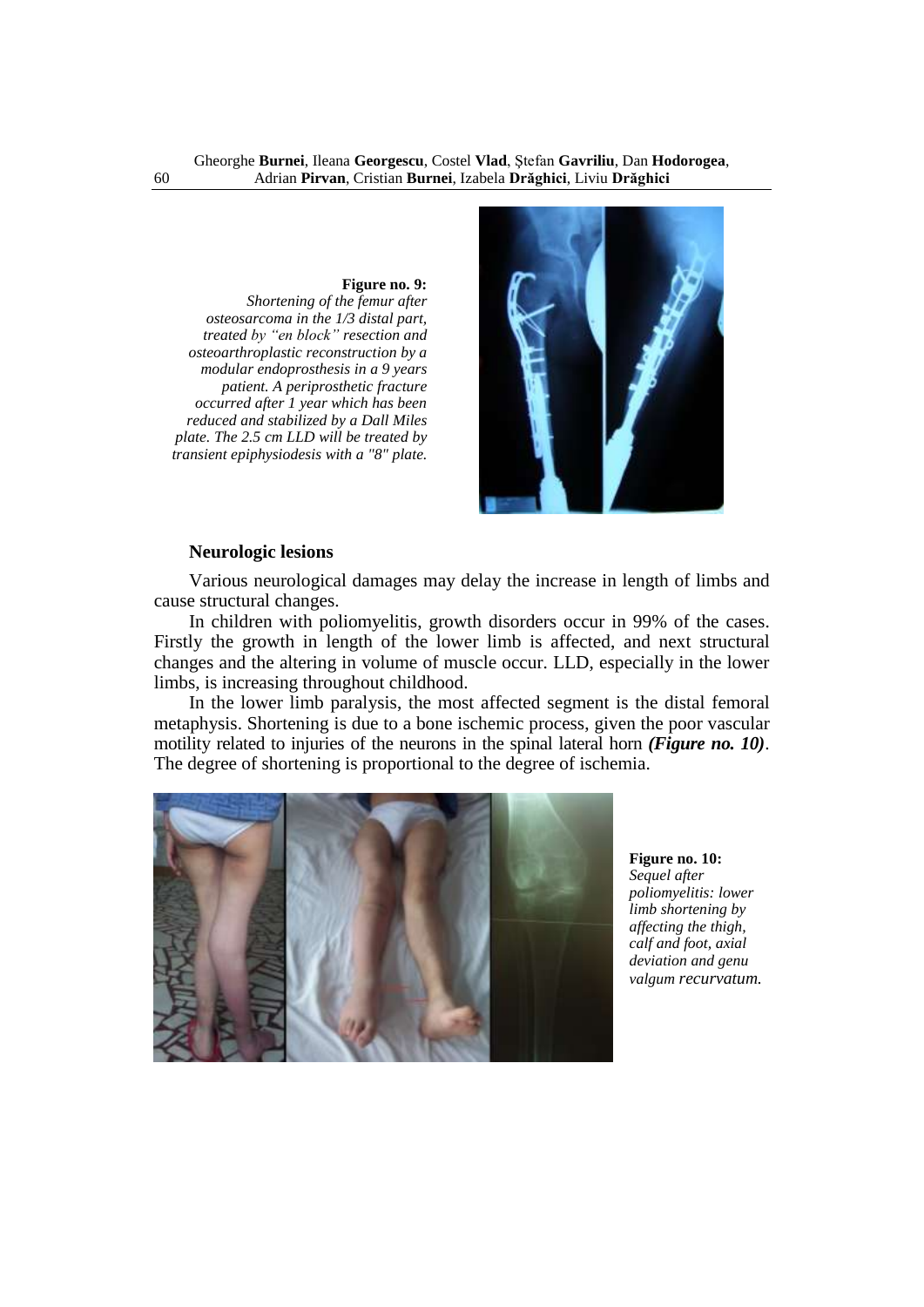Currently, the incidence of polio has decreased significantly. All cases reported in the last 5 years in Romania appeared due to incorrectly performed vaccinations or in communities with children left unvaccinated.

Brachial plexus palsy, due to obstetrical or posttraumatic causes, occurring in young children causes structural bone changes, sometimes the LLD between the two sides reaching 5-8 cm by the age of 16 years. The L'Episcopo-Rigault operation carried out between 4 and 6 years of age significantly improves the scapular-humeral joint mobility and reduces the extent of limb shortening.

#### **Vascular malformations**

In arterial-venous vascular and/or lymph malformations, bone length and thickness are increased. Hypertrophy affects both skeleton and soft tissues. Significant in case of these malformations is that the epiphyseal volume is increased in proportion to the metaphysis and shaft. The LLD is variable and increases as the children get older.

In *Klippel-Trenaunay* syndrome, vascular malformations consist in the presence of abnormal veins and shunt arranged especially in the distal extremity of the thigh and popliteal space.

*Proteus Syndrome*, a condition known as the "Elephant Man disease" affects the body by abnormal, asymmetric growth, and various abnormalities involving the skin, face, eyes, ears, lungs, muscles and nerves. So far there is no evidence that Proteus syndrome may be transmitted hereditarily [18]. Proteus syndrome was identified in 1986 by Michael Cohen of the University in Halifax, Canada. Research studies are currently performed in Massachusetts General Hospital and American Research Center for Human Genome *(Figure no. 11)*.



#### **Figure no. 11:**

*Huge second and third fingers of the left hand in the Proteus syndrome. Radiological image shows bone malformations clinodactily of the third finger. Angio-MRI images confirmed multiple arteriovenous malformations. The surgical intervention consisted in suppressing aberrant vasculature, clinodactily correction by osteotomy and plate with screws, epiphysiodesis of the proximal and distal phalanges and the middle phalanx hemiepiphysiodesis.*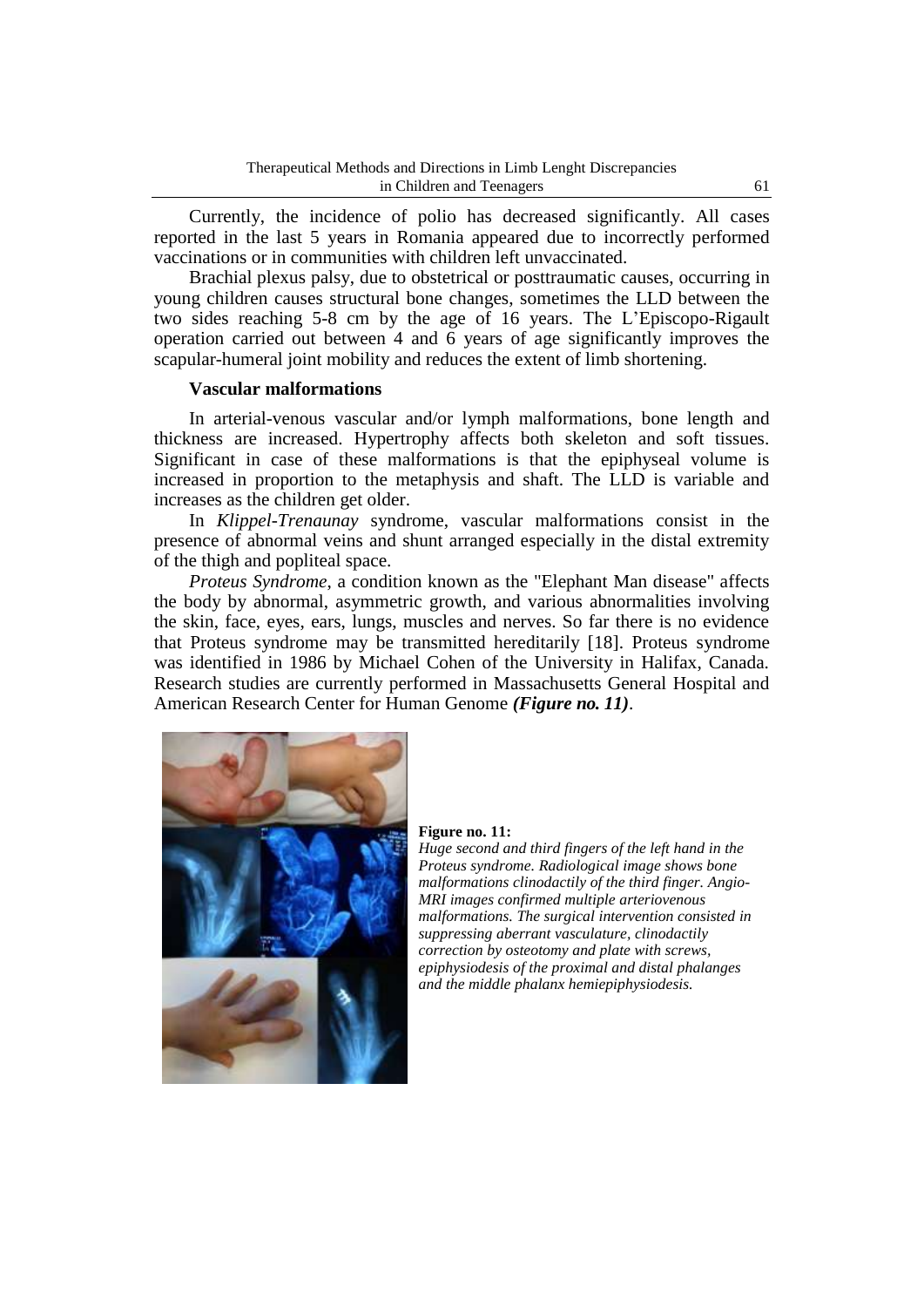Profound unaesthetic impact manifestations occur in children with enlarged monstrous fingers. Angio-CT investigation reveals vascular abnormalities, both arterial and venous. Operative interventions are directed to correct excessive length of the phalanges, ligatures and / or excision of vascular malformations, plus, depending on age, epiphysiodesis.

*Hemihypertrophia* and *hemihypotrophia* are conditions that occur within the first weeks of life, being characterized by discrepancies between the two halves of the body. These problems are more evident at the lower limbs. LLD ranges 2-5 cm. To differentiate between hemihypertrophia and hemihypotrophia the limb dimensions must be assessed for the age and sex of a normal child.

#### **Slipped capital femoral epiphysis**

In this condition, shortening is a terrible and relatively frequent sequel, present in all cases in which the treatment consists of epiphysiodesis. After Dunn and Southwick operations, shortening is variable in relation to the patients' age. If shortening is small, 2-3 cm, an opposite transient distal femoral epiphysiodesis may be applied [19].

Femoral head necrosis after surgical treatment is a feared complication. LLD is always present and can be corrected either by expandable endoprostheses or by transient epiphysiodesis.

Limb lengthening in this disease is a relative indication and upon request. Indication of choice is the LLD of about 5 cm, with normal or close to normal hip mobility.

#### **Blount disease**

LLD in this disease occurs in unilateral forms (approximately 50% of cases). Curved and shorter tibia become evident after the first three years of life, the medial half of the proximal growth plate shows irregularity and proximal epiphysis alters its shape.

#### **Osteogenesis imperfecta**

Osteogenesis imperfecta is a genetic disorder characterized by qualitative and quantitative deficiency of collagen type I. Among the 12 types described by Shapiro in literature, type I, II, III and IV are more common and transmitted autosomal dominant, except type III, which may be transmited autosomal recessive, too. Genes responsible for this disease's transmission are COL1A1 and COL1A2.

Repeated fractures occurred when the child begins to walk, creating inequalities predispose to LLD. Limb shortening appears more frequently after the orthopedic treatment of fractures. The bowing degree and LLD increase with the accumulation of fractures on the same segment. In the worst forms, represented by osteogenesis imperfecta type Vrolik and types I and type III, after Shapiro,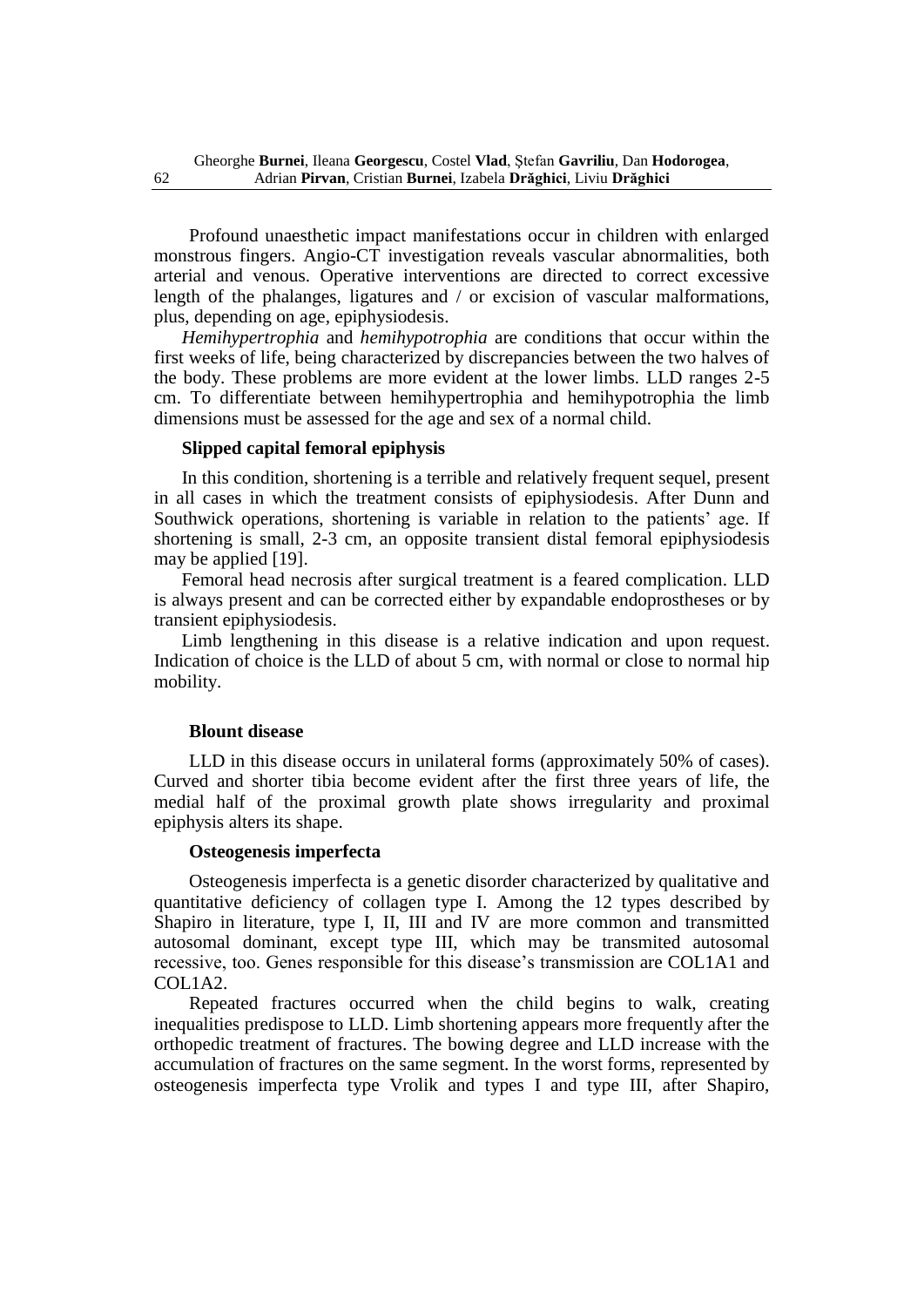fractures may occur even in intrauterine life, the newborn period or infancy, and often complicated by nonunion. Normal height size occurs in about 1 in 20 patients with osteogenesis imperfecta. Lengthening limbs for LLD in these patients is followed by fixation with intramedullary rods locked static. Application of bone stimulators in the lengthening focus hastens callus formation, the healing index get lower.

Limb lengthening in osteogenesis imperfecta is usually performed with the Ilizarov type external fixator, to maintain stable fragments and to ensure good consolidation of the lengthening foci. The first limb lengthening made in Romania for Lobstein disease has been performed at the Hospital "M. S. Curie", in Bucharest, in November 2002, in a patient aged 16 years *(Figure no. 12)*. At that time, in the world there had been communicated only two similar procedures. The most difficult case to cure applied lengthening and concomitant nonunion treatment was represented by a patient with osteogenesis imperfecta type Vrolik, who presented more than 100 fractures and a thickness of long bones of the lower limb shafts of about 0.5-0.7 cm. This exceptional case is unique in literature. Currently, the patient walks with support using a walking frame *(Figure no. 13)*.



#### **Figure no. 12:**

*First time limb lengthening in a patient with osteogenesis imperfecta was made in Romania in November 2002: First a lengthening of the femur was performed simultaneously with the deflection of the knee, next tibial lengthening in double level (7 cm) being performed. To increase strength and prevent fracture, there were applied a Sheffield rod to the right tibia shaft and Kuentscher rods to the femurs.*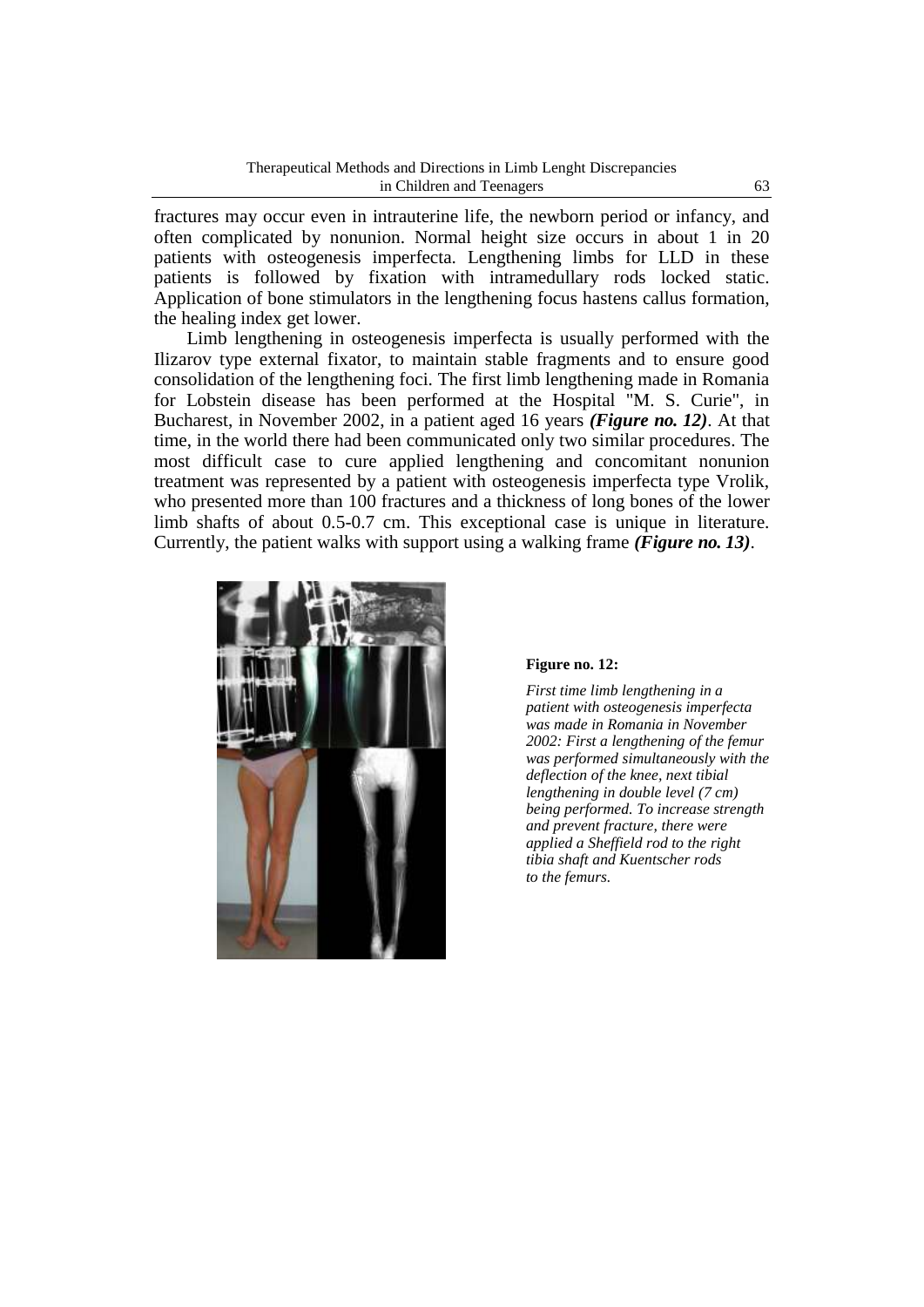

**Figure no. 13:**

*An exceptional case of a patient with Lobstein's disease, which at the time of the consultation had already suffered over 100 fractures. The Xrays of long bone extremities showed a cystic form and a nonunion of the left femur. A 7-cm left femoral lengthening has been performed. After external fixator removal, nonunion has been cured and the femoral and tibia shafts were enforced with Sheffield telescopic rod. Currently this child walks with help of a walking frame and enjoys school, society and environment.*

#### **LLD prediction at growth ending**

Prediction of LLD gained interest with the discovery of the possibility to control the growth by different surgical techniques: stopping the growth of the longer limb, lengthening the shorter limb, combining the two processes. In 1933, Phemister describes epiphysiodesis as a therapeutic solution which consists in stopping the growth of one or two epiphyses so that the global growth slowing of the longer limb will lead to the lower limbs equalisation at the end of growth. Progressive limb lengthening was firstly described by Codivilla in 1905. Calculation of LLD at the end of growth is actually the calculation of the timing for longer limb epiphysiodesis or the calculation of the lengthening amount of shorter limb.

In dwarfs, to determine the discrepancy in relation to normal size, a simple formula is applied, given for guidance:  $H = 5 \times V + 80$  (in which H is the body height, V is the patient age. It is considered that dwarf patients at the end of growth does not exceed a height of 140 cm. Assessment can be done in relation to annual growth.

Prediction of LLD is based on the principles of Hootnik and Amstutz; according this principle the ratio between the longer limb length and the shorter limb length remains constant during growth and is applicable to type I of LLD only, according to Shapiro's classification. The timing of epiphysiodesis could be established for those cases where the difference between the two limbs lengths remains constant during growth. Calculation accuracy depends on the quality of bone length measure and bone age assessment [20].

LLD may be assessed clinically and radiologically. The difference between the clinical and radiological measures of LLD may exceed 1 cm. The classical method for assessing radiological lower limb length, teleroentgenography, presents the disadvantage of radiological image augmentation with up to 3 cm from the actual length of the measured segment, because of the parallax effect.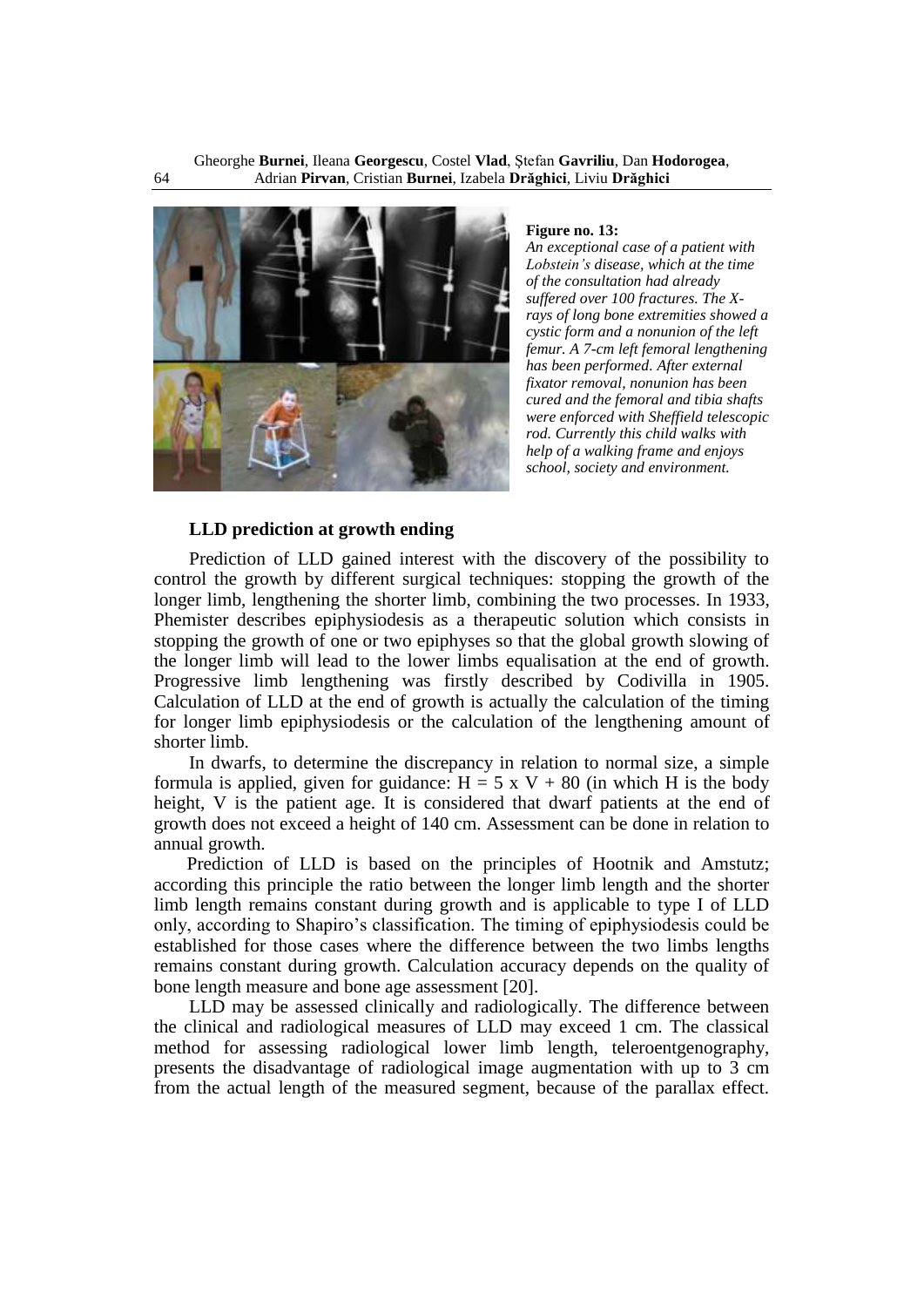Orthoroentgenography and scanography eliminated this disadvantage but they don't provide an overview of the examined skeletal segments. CT-scanography allows more accurate measurements of limbs lengths, but it presents the disadvantage that the image acquisition cannot be done with the patient in orthostatic position and the mechanical axes analysis. EOS technique, recently introduced in the medical practice, eliminates all the disadvantages of other methods, while also decreasing the X-ray dose administered to the patient.

Starting from the principle of Amstutz, the length of the shorter limb may be calculated by simple mathematical formulas, at the end of growth, if known the lengths of the two limbs at a given time and the length of the normal limb at the end of growth: if  $L_0/S_0=L_f/s_f$ , it results that that  $S_f=(S_0 X L_f)/L_0$ , where  $L_0$  is the present normal limb length,  $S_0$  is the present shorter limb length,  $L_f$  is the normal limb length at the end of growth,  $S_f$  is the shorter limb length at the end of growth. From this equation, Lo and So are measurable values by imaging methods, while Lf can be calculated from growth charts described by Anderson and Green.

The next step is to calculate LLD at the end of growth:

$$
I = L_f - S_f = L_f - (S_o \times L_f) / L_o = L_f \times (1 - S_o / L_o).
$$

Anderson and Green's residual growth charts will allow then to identify the timing of epiphysiodesis, and the epiphysis to be fused.

One problem of growth curves is represented by the reference age, which has to be the bone age. According to Cundy, 10% of children have a discrepancy of more than two years between bone age and chronological age and 50% of children have a 1-2 years discrepancy between the chronological age and bone age. The calculation of bone age is performed using the Greulich and Pyle catalog, which takes into account the ossification degree of the epiphyses in the non-dominant hand. Another method for calculating the bone age is the Sauvegrin method, which calculates a score based on the degree of epiphyseal ossification at the elbow. To calculate the timing of epiphysiodesis, Menelaus proposes an empirical but effective method. According Menelaus the residual growth is 9 mm / year for the distal femur, and 6 mm/year for proximal tibia epiphysis. Based on these principles the error was less than 6 mm at the end of growth in Menelaus series.

Another method is proposed by Moseley who transformed the curves of Anderson and Green into straight lines by mathematical calculation.

In 2000, based on the same studies of Anderson and Green, Paley proposed a simplified method of calculation. He calculated an age-specific multiplier, which applies to the current length of the member:  $L_f = L_0 x M_0$ , where  $L_f$  is the final length,  $L_0$  is the present length,  $M_0$  is the multiplier corresponding to the patient's bone age at the present time.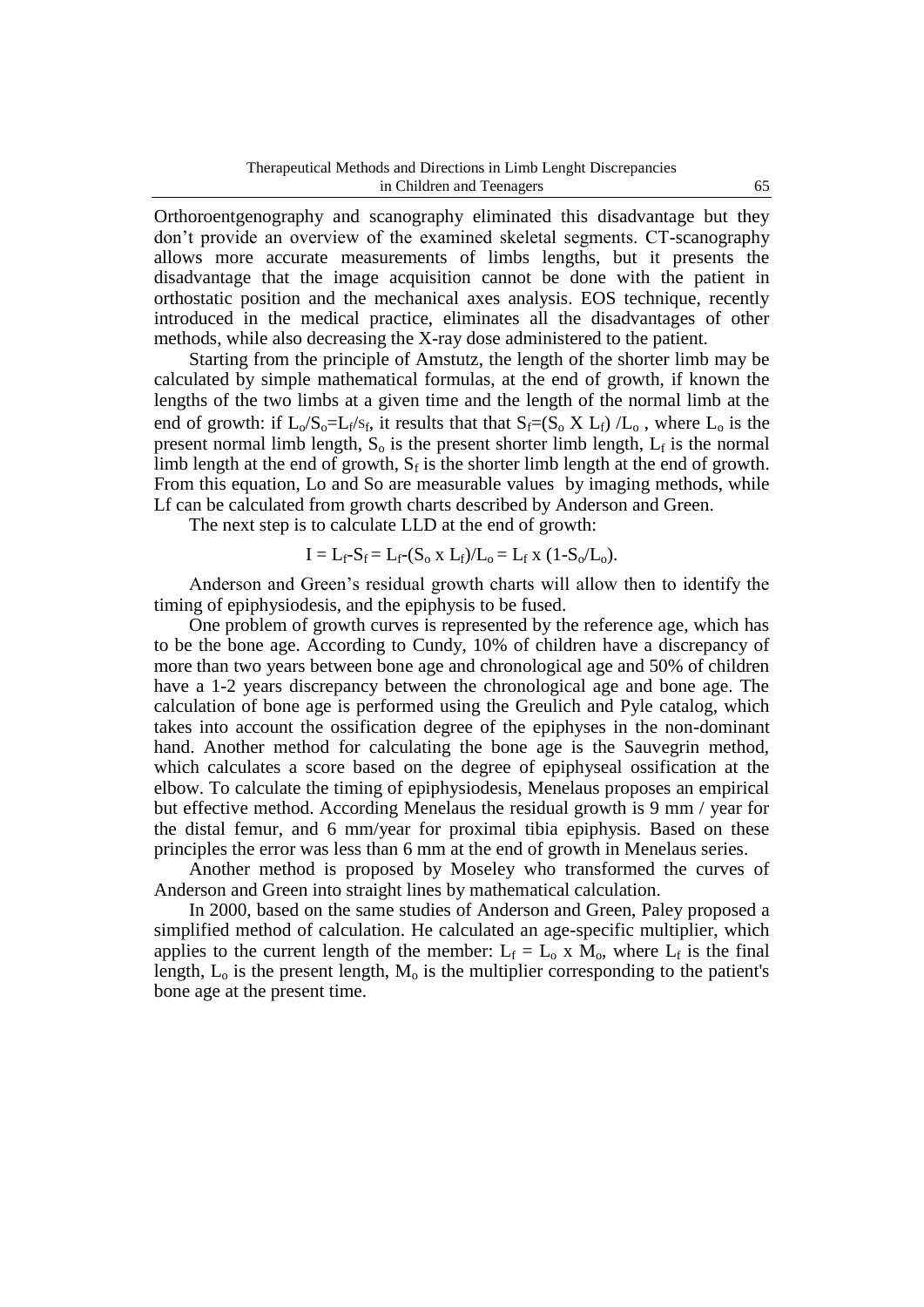# **Treatment principles**

Operative interventions for limb lengthening may be done to dwarfs, in<br>individuals with normal individuals with normal size, but LLD, or in exceptional cases, to patients who want a larger size. Lengthening "on demand" for patients with size greater than 140 cm has to be made with caution, after careful psychological evaluation, after the patient is informed of the risks and complications he is exposed to *(Figure no. 14*).



**Figure no. 14:** *A 10 cm Lengthening by request, made simultaneously in two levels, on both thighs.*

In dwarfs, lower limb

lengthening is a necessity or the indications may be optional. Patients with hypotrophic stature or dwarfs present the necessity indication for limb lengthening when associating axial deviations *(Figure no. 15)*.



**Figure no. 15:** *Achondroplasia: concomitant lengthening of the thigh (5 cm) and calf (3 cm), with correction of genu varum knee deviation, using an Ilizarov external fixator with hemieliptic arches: the mounting is complex and protects the knee.*

In other forms of dwarfism, in the absence of axial deviation, surgical intervention may be made "on demand", aiming to ensure proportionality between limb and trunk segments. Decision on surgical intervention depends on the patient, parents and surgeon. Express indication in dwarfs for limb lengthening is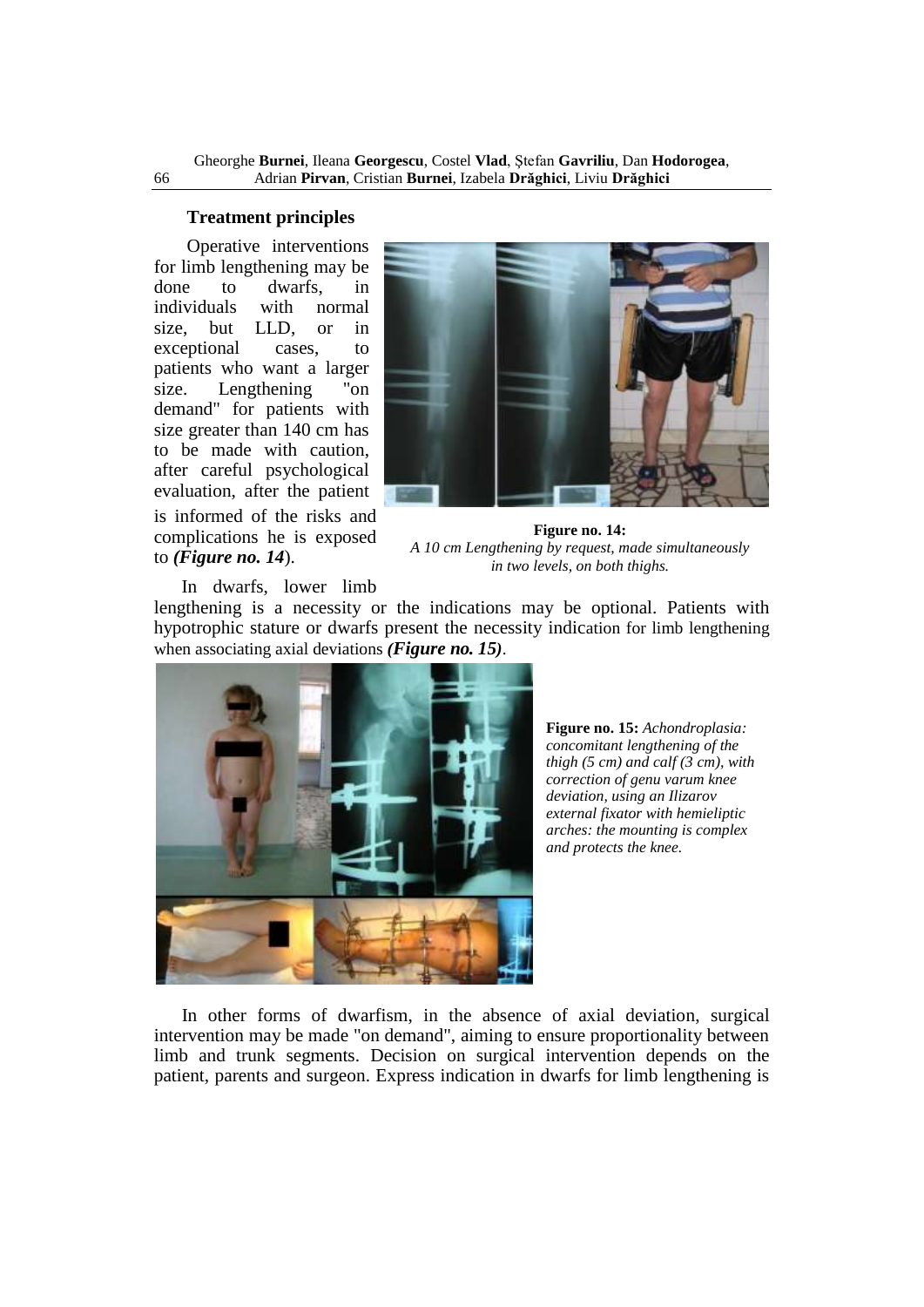the disharmonic dwarfism and is usually contraindicated in the harmonic one. Lengthening limbs in the latter situation can be practiced if the patient wishes to exceed a height of about 140 cm and reach 150 cm. Patients' and surgeons' option to perform lengthening for harmonic dwarfism is a questionable and objectionable decision, given the need for performing a four staged surgery, over a long period, with an extremely high risk of complications and decrease of the healing index after the first or second intervention. The best results are obtained achondroplasic dwarfs, as lower limb bones are short, but well set up and easy to lengthen.

Asymmetric discrepancies are operative indications of need or can be made "on demand". Intervention must take into account the patient's age and the discrepancy between limbs.

# *Fundamental principles to be known to the orthopedic surgeon and should be discussed with parents and/or patient are:*

• The difference in length of limb shortening may be caused either by a segment or the whole lower limb or excess growth of the other. The results depend on the technical elements and the physical and mental condition of the patient. It is important that patients about to be operated to have excellent health. The patient must also be in a good psychological state, to be prepared for a long period of recovery, to observe the recovery period and be aware of complications that can occur intraoperatively and especially during the lengthening. Knowledge of these problems is even more necessary, as the child is smaller.

• As a therapeutic alternative to LLD there may be performed limb shortening. This can be achieved by resection of a bone segment, temporary or definitive epiphysiodesis. Epiphysiodesis is made to limit the growth of the longer segment. This alternative used when the difference in length between the limbs is between 2 and 5 cm, must be used before the end of the growing period, but preferably not in very young patients, because epiphysiodesis may become permanent. Epiphysiodesis best time to be performed, depending on patient sex and skeletal maturity, ranges between 11 and 14 years of age. Epiphysiodesis can be done by Phemister method, or by the destruction of growth plate with a drill guided under fluoroscopic control, or by the use of in "8", "H" or "I" plates [21] *(Figure no. 16).*



#### **Figure no. 16:**

*Congenital pseudarthrosis of the left calf, in case of a patient with the von Recklinghausen disease, operated at the age of 9 years by Patterson method. After healing of the nonunion, the*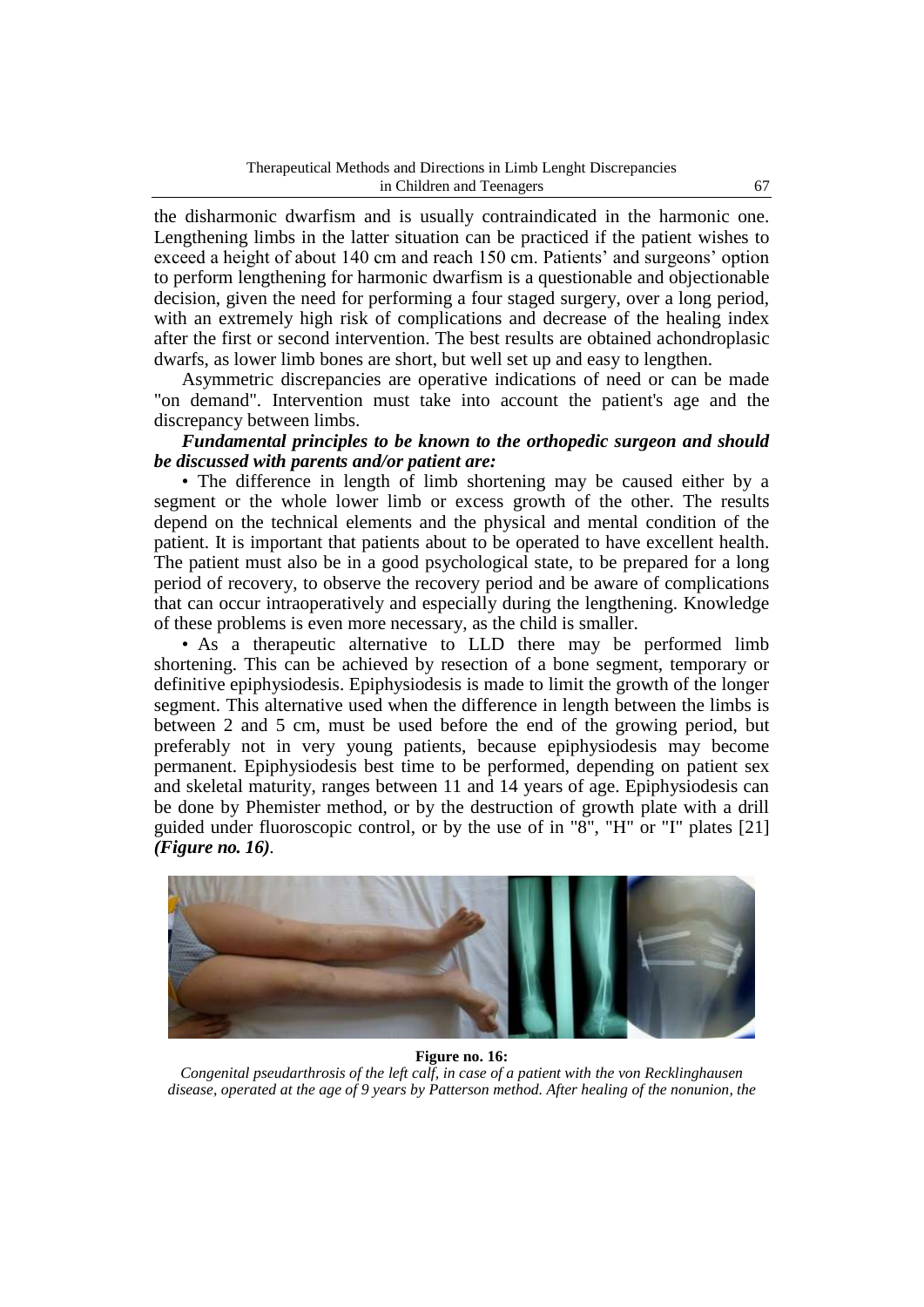*growth rhythm differece has led to LLD. Right proximal tibia transient epiphysiodesis with "8" plates has been performed at the age of 14.*

• All interventions for limb lengthening have absolute indication when shortening is accompanied by an axial deviation, malrotation, genu flexum, etc.

• The operation of limb lengthening may be done at any age above three years and the LLD is greater than 3 cm, because of differences over 3 cm leading to compensatory disturbances in the foot, equins being the most common deformity [22]. Compensating this difference, rightly or wrongly, compromises static balance of the spine, resulting in time to the occurrence of scoliosis.

• The position and mobility of the pelvis should be considered in adults. The adult who has never worn orthopedic shoes has a rigid pelvic position which can not be corrected.

• In severe LLD, associated to congenital malformations, limb lengthening over 10 cm, in one step, is very carefully recommended since the results are not commensurate with the suffering that patients endure [23].

• Limb lengthening may induce as an unbearable sequel the limiting of overand underlying joint mobility and muscle strength decrease compared to the other limb.

• The treatment with external fixator in limb shortening caused by nonunion is addressed simultaneously to nonunion and shortening.

• Taylor Spatial Frame reduces the mounting complexity, requiring bone fixing only at two levels, each consisting of a ring which is fixed to a wire and one or two pins. The columns are placed in well established points, controlled by a computer program, allowing lengthening. Each point on the bone segment will move on well established paths, while ensuring lengthening, the correction of associated deformities and stability, too *(Figure no. 17)*.



**Figure no. 17:** *Dischondroplasic Dwarfism: lengthening and correction of associated deformities with a TSF (Taylor Spatial Frame). The first intervention made in Romania with a TSF, May 2009, in the Department of Pediatric Surgery and Orthopedics in "M. S. Curie "Hospital, Bucharest.*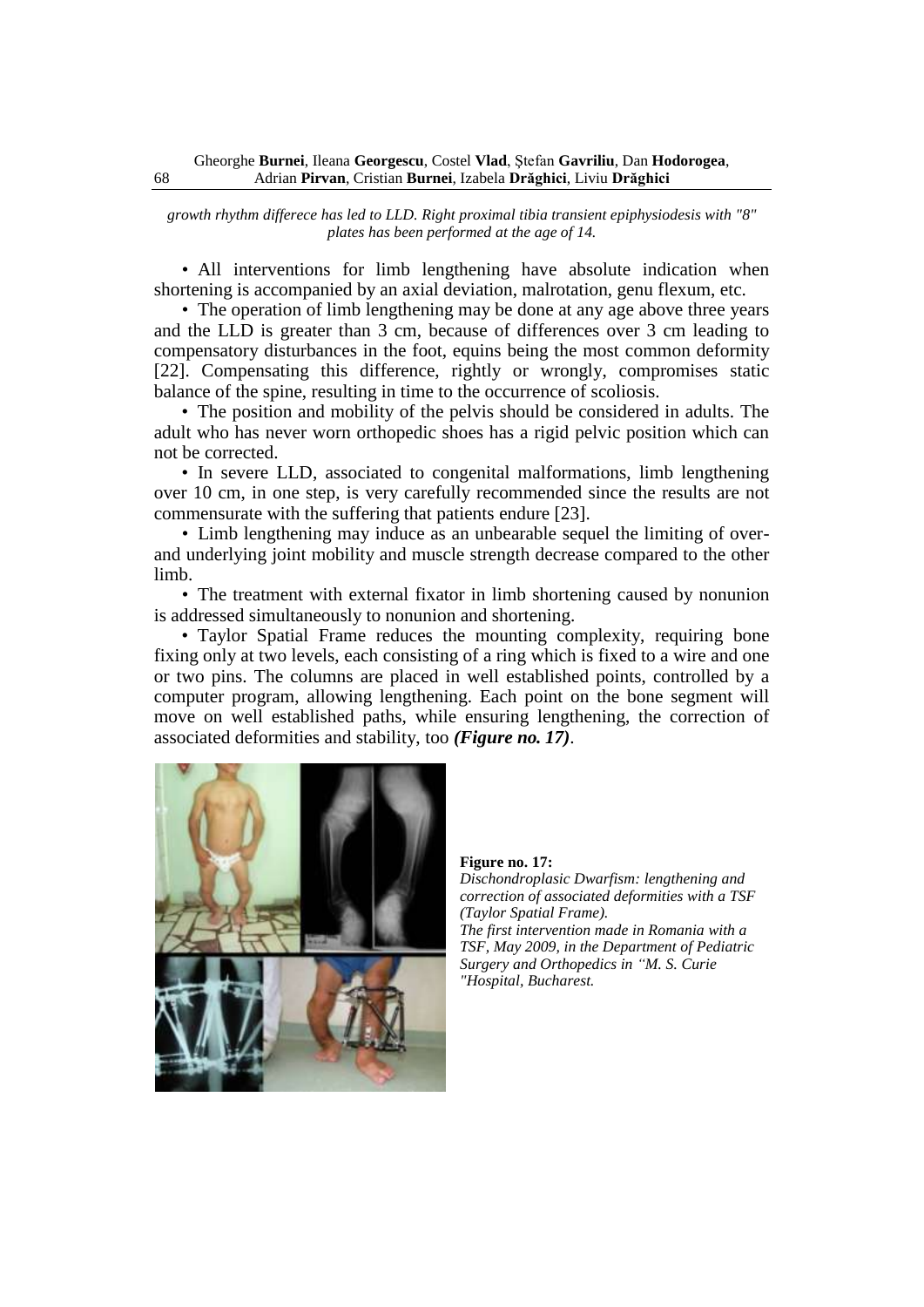• Progress has been made in the limb lengthening in the last 10 years, applied in many centers in the world and in Romania: upgrading fixing methods initiated by Wasserstein, lengthening on two TEN rods, the use of computer navigation during partial resection of growth plate if prematurely closed, the introduction of medical image archiving, coupled with the preoperative and plannig and in dynamics, Albizzia, FITBONE and ISKD (Intramedullary Skeletal Kinetic Distractor) lengthening devices and hybrid techniques that combine internal and external fixation, thereby reducing external fixation period.

# **REFERENCES**

[1] De Bastiani G, Apley AG, Goldberg AAJ. - *Orthofix external fixation in trauma and orthopaedics,* Springer, 15.06.2000.

[2] Roberts JA. *Etiology and pathophysiology of pyelonephritis.* Am J Kidney Dis, 1991,17:1–9.

[3] Canadell J, Forriol F. - *Unilateral External Fixation*. Pamplona Universidad de Navarra, 1993.

[4] Zaharia C. - *Dispozitiv pentru alungirea membrelor*. Buletinul Actualităţilor în Ortopedie şi Traumatologie. Cluj Napoca, 21 Aprilie 1981.

[5] Zaharia C. - *Alungirea extemporanee a femurului (tehnica operatorie modificată)*. Invenţii si Inovaţii, nr. 1, Vol. 11, Bucuresti, 1976.

[6] Wagner H. - *Surgical lengthening or shortening of femur and tibia*, Progress in Orthopaedic Surg. (1977), Vol. 1., P. 71.

[7] Ilizarov GA. - *Theoretical and practical aspects of transosteous compression and distraction osteosynthesis*. – Kurgan: Kurgan Publishers. NIIEKoT, (1976), P. 14–25

[8] Ilizarov GA. - *Transosseous Osteosynthesis: Theoretical and Clinical Aspects of the Regeneration and Growth of Tissue*, Springer-Verlag, 1992.

[9] Changulani M, Ali F, Mulgrew E, Day JB, Zenios M. - *Outcome of limb lengthening in fibular hemimelia and Functional foot*. J Child Orthop (2010) 4:519-524, Vol. 4, Number 6, December 2010.

[10] Shevtsov VI, Nemkov VA, Sklyar LV. - *Ilizarov apparatus. Biomechanics*. Periodika, Kurgan, 1995.

[11] Solomin L. - *The Basic Principles of External Fixation using the Ilizarov Device*. Springer Verlag, 2008.

[12] Burnei G. - *Osteosinteze şi alungiri de membre în ortopedia pediatrică cu fixatoare externe*, Editura Universitară "Carol Davila" București, 2002.

[13] Sabharwal S, Rozbruch SR. - *What's New in Limb Lengthening and Deformity Correction*. The Journal of Bone & Joint Surgery. 2011; 93:2323-2332.

[14] Gorun N. - *Introducere în genetica aparatului locomotor*. Editura "Curtea Veche", 1998.